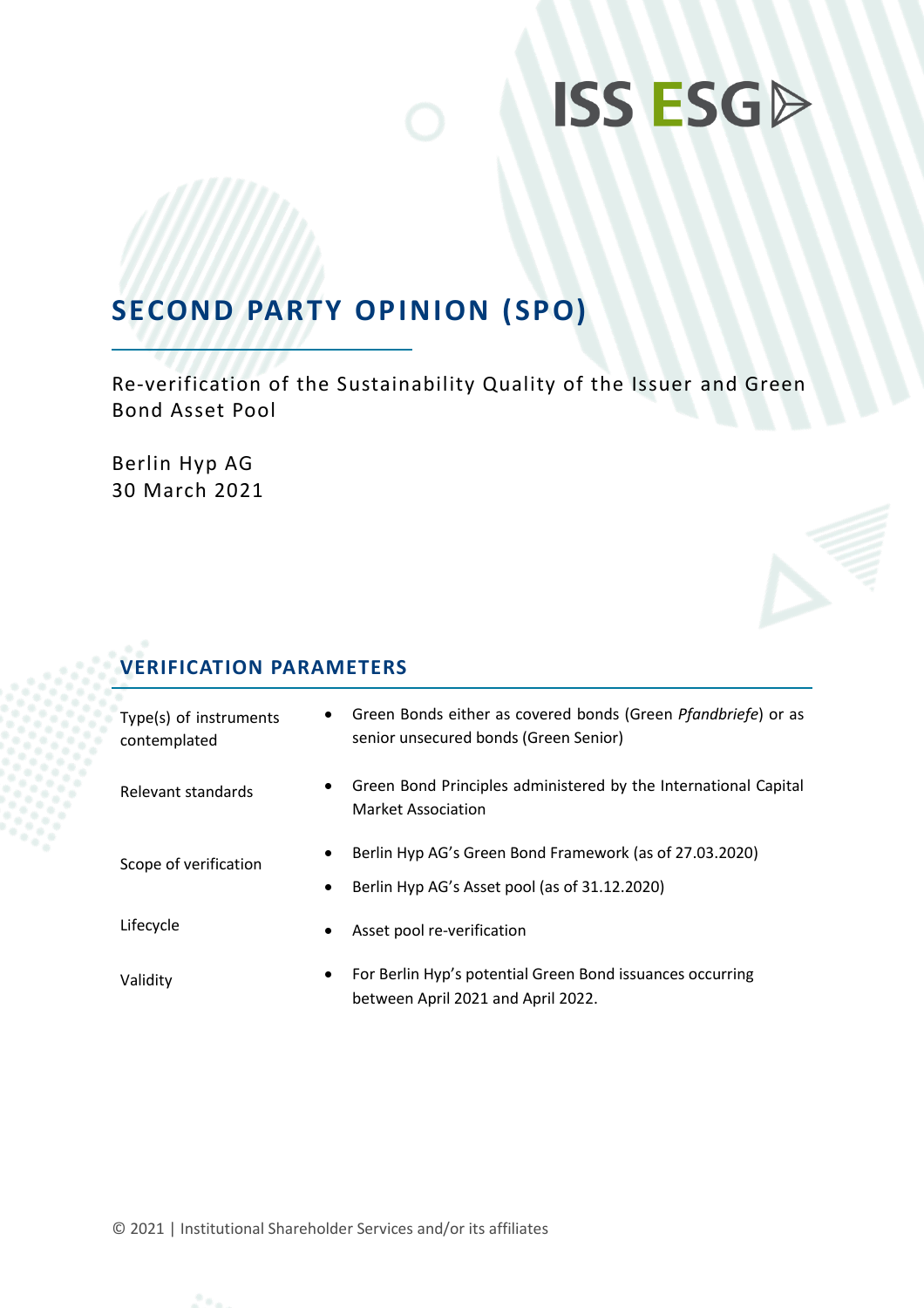

## **CONTENTS**

| B. CONSISTENCY OF GREEN BONDS WITH BERLIN HYP'S SUSTAINABILITY STRATEGY 6      |  |
|--------------------------------------------------------------------------------|--|
|                                                                                |  |
|                                                                                |  |
|                                                                                |  |
| B. MANAGEMENT OF ENVIRONMENTAL AND SOCIAL RISKS ASSOCIATED WITH THE ASSET POOL |  |
|                                                                                |  |
|                                                                                |  |
|                                                                                |  |
|                                                                                |  |
|                                                                                |  |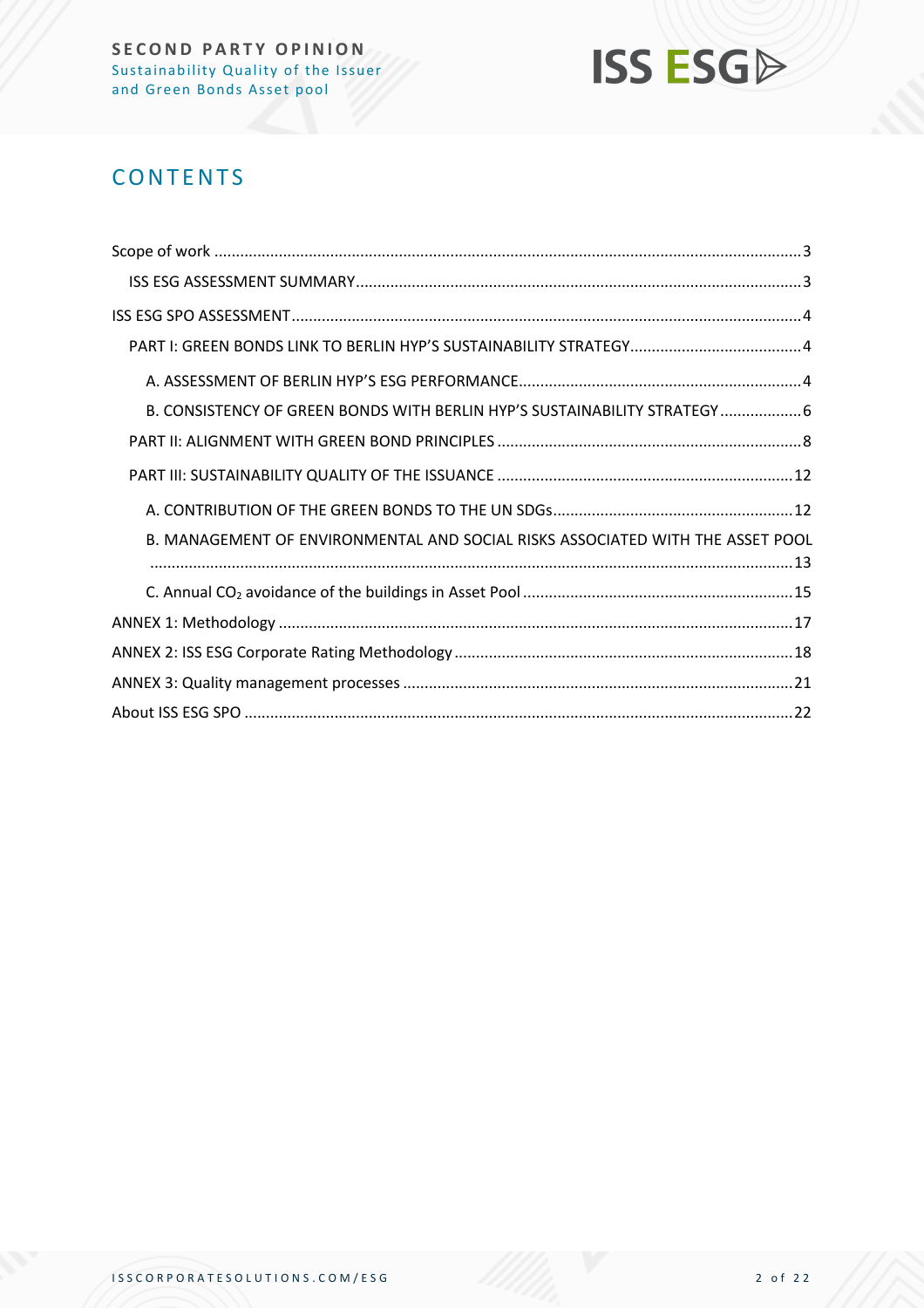

## <span id="page-2-0"></span>SCOPE OF WORK

Berlin Hyp AG ("Berlin Hyp" or "the issuer") commissioned ISS ESG to assist with its Green Bonds by assessing three core elements to determine the sustainability quality of the instrument:

- 1. Green Bonds link to Berlin Hyp's sustainability strategy drawing on Berlin Hyp's overall sustainability profile and issuance-specific Use of Proceeds categories.
- 2. Berlin Hyp's Green Bond Framework (April 2020 version) benchmarked against the International Capital Market Association's (ICMA) Green Bond Principles (GBPs).
- 3. The asset pool whether the projects contribute positively to the UN SDGs and perform against ISS ESG's issue-specific key performance indicators (KPIs) (See Annex 1).

| <b>SPO SECTION</b>                                                              | <b>SUMMARY</b>                                                                                                                                                                                                                                                                                                                                                                                                                                                                                                                                                     | <b>EVALUATION</b> <sup>1</sup>                                   |
|---------------------------------------------------------------------------------|--------------------------------------------------------------------------------------------------------------------------------------------------------------------------------------------------------------------------------------------------------------------------------------------------------------------------------------------------------------------------------------------------------------------------------------------------------------------------------------------------------------------------------------------------------------------|------------------------------------------------------------------|
| Part 1:<br><b>Green Bonds</b><br>link to issuer's<br>sustainability<br>strategy | According to the ISS ESG Corporate Rating published on 14.12.2020,<br>the issuer shows a good sustainability performance against the<br>industry peer group on key ESG issues faced by the Mortgage & Public<br>Sector Finance sector. The issuer is rated 3rd out of 129 companies<br>within its sector.<br>The Use of Proceeds category financed through this bond is consistent<br>with the issuer's sustainability strategy and material ESG topics for the<br>issuer's industry. The rationale for issuing green bonds is clearly<br>described by the issuer. | <b>Consistent</b><br>with issuer's<br>sustainability<br>strategy |
| Part 2:<br>Alignment<br>with GBPs                                               | The issuer has defined a formal concept for its Green Bonds regarding<br>use of proceeds, processes for project evaluation and selection,<br>management of proceeds and reporting. This concept is in line with<br>the Green Bond Principles.                                                                                                                                                                                                                                                                                                                      | <b>Positive</b>                                                  |
| Part 3:<br>Sustainability                                                       | The overall sustainability quality of the asset pool in terms of<br>sustainability benefits, risk avoidance and minimisation is good based<br>upon the ISS ESG assessment. The Green Bonds will (re-)finance one<br>eligible asset category: commercial real estate.<br>Those use of proceeds categories have a significant contribution to                                                                                                                                                                                                                        | <b>Positive</b>                                                  |
| quality of the<br>Asset pool                                                    | SDG 11 "Sustainable cities and communities" and a limited<br>contribution to SDGs 7 "Affordable and clean energy' and 13 'Climate<br>action'. The environmental and social risks associated with those use<br>of proceeds categories have been well managed.                                                                                                                                                                                                                                                                                                       |                                                                  |

#### <span id="page-2-1"></span>ISS ESG ASSESSMENT SUMMARY

<sup>&</sup>lt;sup>1</sup> ISS ESG's evaluation is based on the Berlin Hyp's Green Bond Framework (April 2020 version), on the analysed asset pool as of 31.12.2020, and on the ISS ESG Corporate Rating applicable at the SPO delivery date (updated on the 14.12.2020). ISS ESG underwent a controversy screening of the asset pool on the 04.03.2021.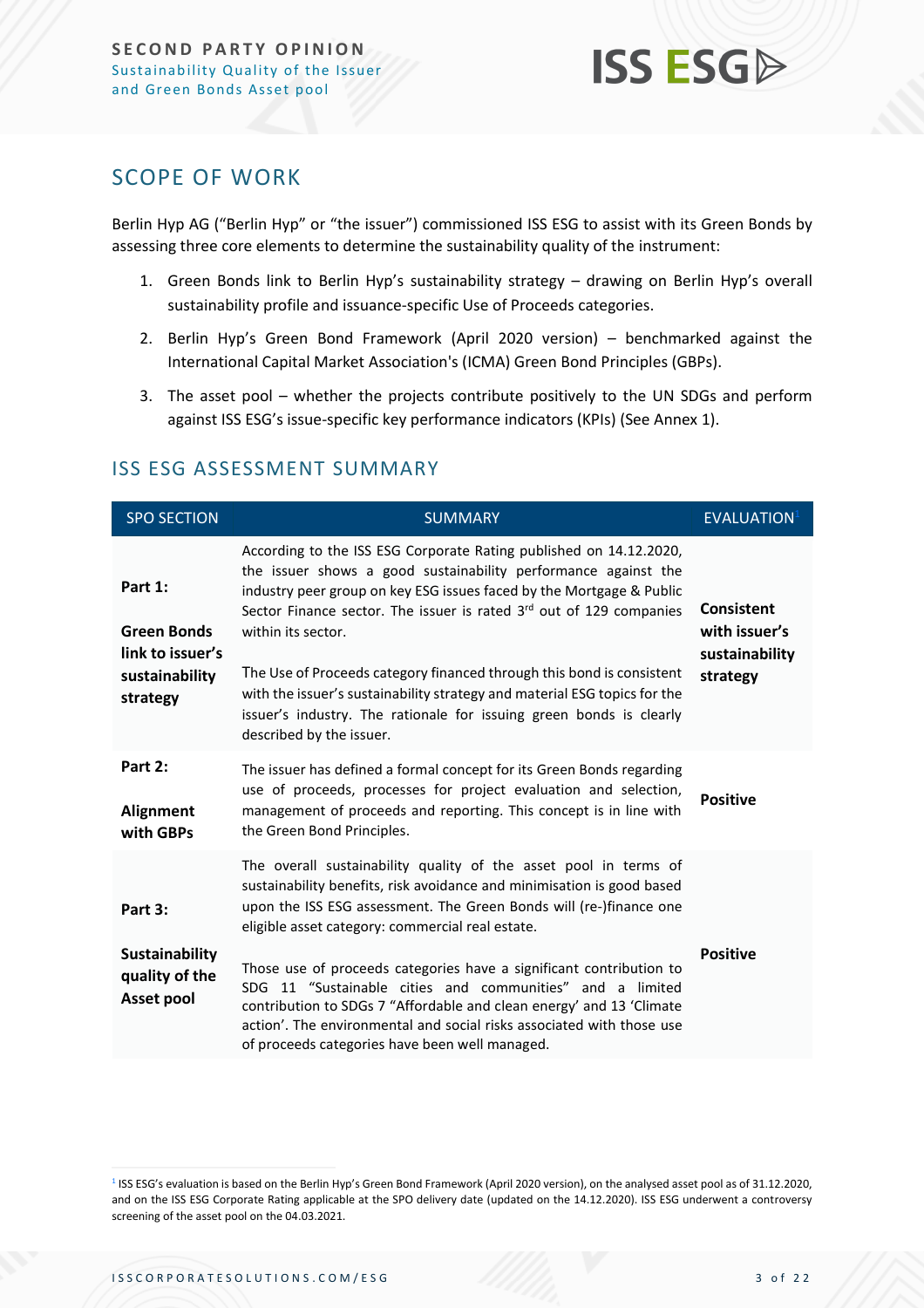## **ISS ESG**

## <span id="page-3-0"></span>ISS ESG SPO ASSESSMENT

## <span id="page-3-1"></span>**PART I: GREEN BONDS LINK TO BERLIN HYP'S SUSTAINABILITY STRATEGY**

#### <span id="page-3-2"></span>A. ASSESSMENT OF BERLIN HYP'S ESG PERFORMANCE

The ISS ESG Corporate Rating provides material and forward-looking environmental, social and governance (ESG) data and performance assessments.

| COMPANY           | SECTOR                                                          | DECILE RANK TRANSPARENCY LEVEL |
|-------------------|-----------------------------------------------------------------|--------------------------------|
| <b>BERLIN HYP</b> | <b>MORTGAGE &amp;</b><br><b>PUBLIC SECTOR</b><br><b>FINANCE</b> | ∣VERY HIGH                     |

This means that the bank currently shows a good sustainability performance against peers on key ESG issues faced by the Mortgage & Public Sector Finance sector and obtains a Decile Rank relative to industry group of 1, given that a decile rank of 1 indicates highest relative ESG performance out of 10.

#### *ESG performance*

As of 30.03.2021, Berlin Hyp ranks 3<sup>rd</sup> out of 129 companies rated by ISS ESG in the Mortgage & Public Sector Finance sector.

Key challenges faced by companies in terms of sustainability management in this sector are displayed in the chart on the right, as well as the issuer's performance against those key challenges in comparison to the average industry peers' performance.

#### **Key Issue Performance**



#### *Sustainability Opportunities*

With regard to the bank's main sphere of activities, large-volume real estate financing, there is potential for the provision of funding to social housing. Albeit some loans of that kind were granted to charitable housing cooperatives, volumes are not publicly disclosed and thus such finance is estimated to remain still modest. In the environmental domain, the bank endeavors to promote environmentally friendly commercial real estate by issuing several green bonds in two assets classes (*Pfandbrief*; senior unsecured). Underlying assets qualify for the green finance portfolio through certain green building standards, such as BREEAM, LEED or DGNB and through energy-efficiency performance certificates. At the end of 2019, close to 22 percent of the bank's total loan portfolio accounted for such sustainable buildings.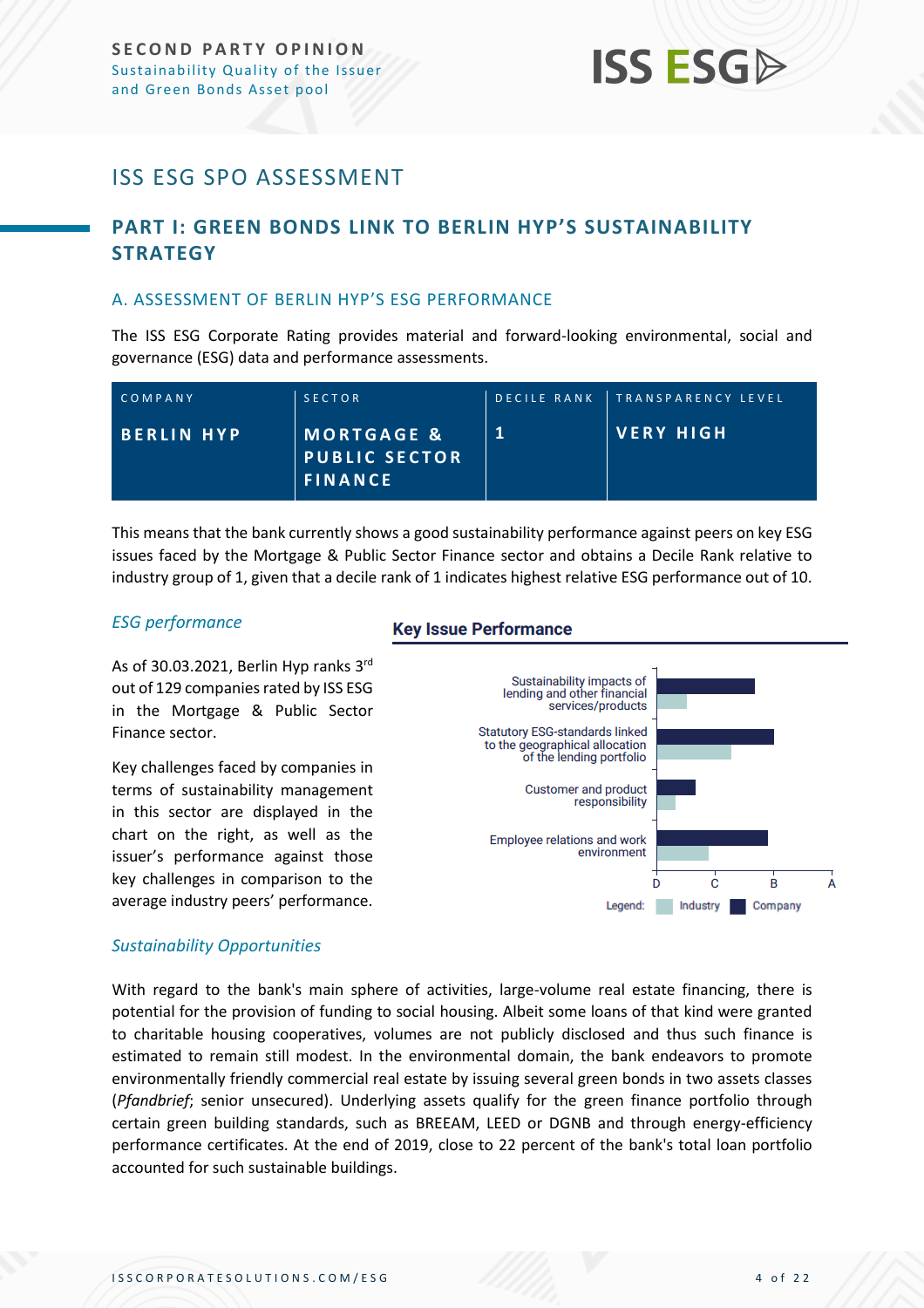## **ISS ESGA**

#### *Sustainability Risks*

The bank's green finance portfolio claims are mainly distributed throughout Germany, France and the Netherlands, countries with fairly good environmental and social minimum standards. Hence, risks from Berlin Hyp's financing activities appear moderately low. Moreover, for managing its social and environmental risks stemming from loan origination, Berlin Hyp applies comprehensive guidelines concerning its real estate financing segment. Guidelines include client-related stipulations in various environmental and social areas, from resource efficiency, pollution, biodiversity aspects and climate change impacts to human and labor rights, community matters such as noise and traffic, and regarding vulnerable population groups. Although Berlin Hyp is pioneering the sector with such comparatively sophisticated guidelines, there is room for improvement for the institute to establish a more elaborated system for compliance in that area. With regard to its own (liquidity) investment portfolio, the bank uses a set of exclusion criteria concerning controversial business sectors and practices. These are followed through with an appropriate management approach. Since the bank does not engage in retail finance and deals with professional real estate developers only, customer-related risks appear manageable. Some steps are taken on responsible sales practices as well as towards the treatment of clients with debt repayment problems.

A policy covering workplace security is in place and there is no evidence on large-scale redundancies over the last years. Various working time models ensure adequate work-life balance of its employees and the bank addressed health and safety issues with a bank-wide management system, which covers also aspects of psychological well-being.

With regard to its governance processes, Berlin Hyp applies policies covering various important compliance issues, like corruption, insider trading and money laundering, antitrust, gifts and favors. Necessary procedures to ensure application of the rules are present through employee trainings, compliance risk assessments and whistleblowing procedures.

#### *Governance opinion*

The bank's governance structure allows for an appropriate separation of managerial and supervisory functions with the entirety of members of the board qualifying as independent, including the board's chairman Mr Helmut Schleweis (as at October 21, 2020). Furthermore, the board has established committees concerning audit, nomination and remuneration, all composed of independent members. Compensation for the executive management team is reported for each individual, split up according to fixed and variable amounts as well as long-term incentives.

Regarding the bank's governance of sustainability, a committee dedicated to sustainability appears to be missing. In addition, ESG criteria apparently are not incorporated into the bank's executive remuneration scheme. Berlin Hyp's code of conduct covers all relevant aspects of business ethics, such as corruption, insider trading, conflicts of interest, antitrust, gifts and favors, of which some are reflected on in more detail. Application of the rules is ensured by employee trainings, compliance risk assessments and adequate whistleblowing procedures.

#### *Sustainability impact of products and services portfolio*

Using a proprietary methodology, ISS ESG assessed the contribution of Berlin Hyp's current products and services portfolio to the Sustainable Development Goals defined by the United Nations (UN SDGs).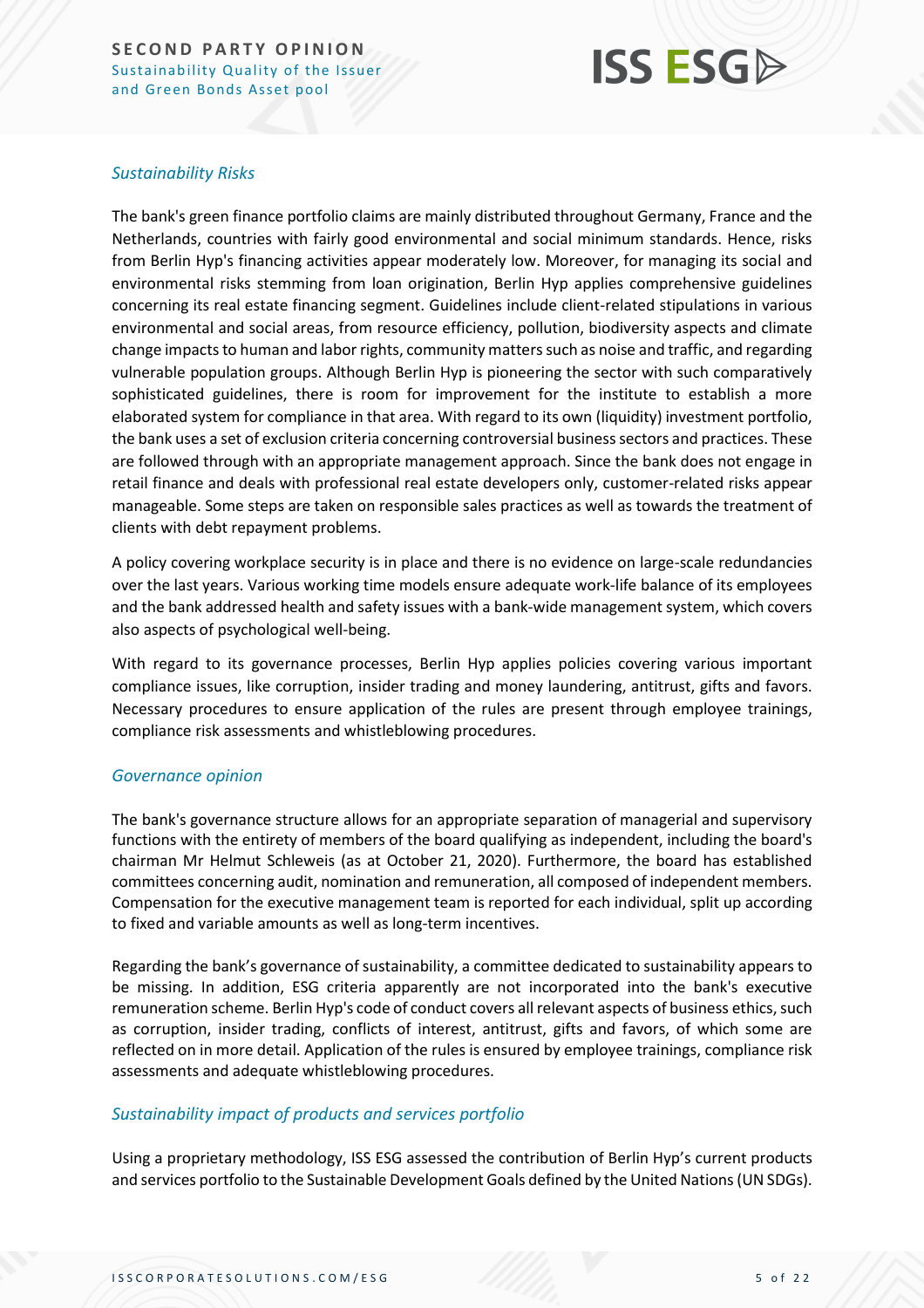

This analysis is limited to the evaluation of final product characteristics and does not include practices along Berlin Hyp's operations.

| PRODUCT/SERVICES<br><b>PORTFOLIO</b>                                                                                                                        | <b>ASSOCIATED</b><br><b>PERCENTAGE OF</b><br><b>REVENUE</b> | DIRECTION OF IMPACT | <b>UN SDGS</b>                               |
|-------------------------------------------------------------------------------------------------------------------------------------------------------------|-------------------------------------------------------------|---------------------|----------------------------------------------|
| <b>Financing of energy-</b><br>efficient buildings (e.g.<br>EPC A), financing of<br>sustainable buildings<br>certified to strict<br>standards (e.g. BREEAM) | 22%                                                         | <b>CONTRIBUTION</b> | AFFORDABLE AND<br>CLEAN ENERGY<br>13 GLIMATE |
| <b>Financing of affordable</b><br>housing                                                                                                                   | 3%                                                          | <b>CONTRIBUTION</b> |                                              |
| <b>Others</b>                                                                                                                                               | N/A                                                         | NO NET IMPACT       | N/A                                          |

#### *Breaches of international norms and ESG controversies*

The bank is not facing any severe controversy.

#### <span id="page-5-0"></span>B. CONSISTENCY OF GREEN BONDS WITH BERLIN HYP'S SUSTAINABILITY STRATEGY

#### *Key sustainability objectives and priorities defined by the issuer<sup>2</sup>*

Sustainability is an important aspect of Berlin Hyp's corporate strategy. In 2013, Berlin Hyp decided to systemise the bank's existing approaches and processes in a sustainability management system. Berlin Hyp recognizes its responsibility towards climate change and has committed to the Paris Agreement and the Climate Paths of the Federal Republic of Germany. To illustrate this commitment, the bank has set itself in 2020 the target to continuously reduce its  $CO<sub>2</sub>$  emissions until climate neutrality in 2050.

To achieve that, Berlin Hyp has identified in 2020 three key measures to support the transition path of its business:

- 1. A third of its loans portfolio should include green buildings by 2025
- 2. The bank will create portfolio transparency by systematically recording energy values, calculating CO2 emissions and determining the climate risks of existing properties
- 3. The bank will introduce new sustainability products with a first step being *Transformationskredit* (transformation loan)

<sup>&</sup>lt;sup>2</sup> [Sustainability Objectives defined by Berlin Hyp as 30 June 2020](https://www.berlinhyp.de/en/media/newsroom/financial-reports/interim-financial-report-2020/sustainability?file=files/media/corporate/newsroom/finanzberichte/en/2020/halbjahresbericht-2020/bhyp-in-gb2020-pdf-4-nachhaltigkeit-eng.pdf)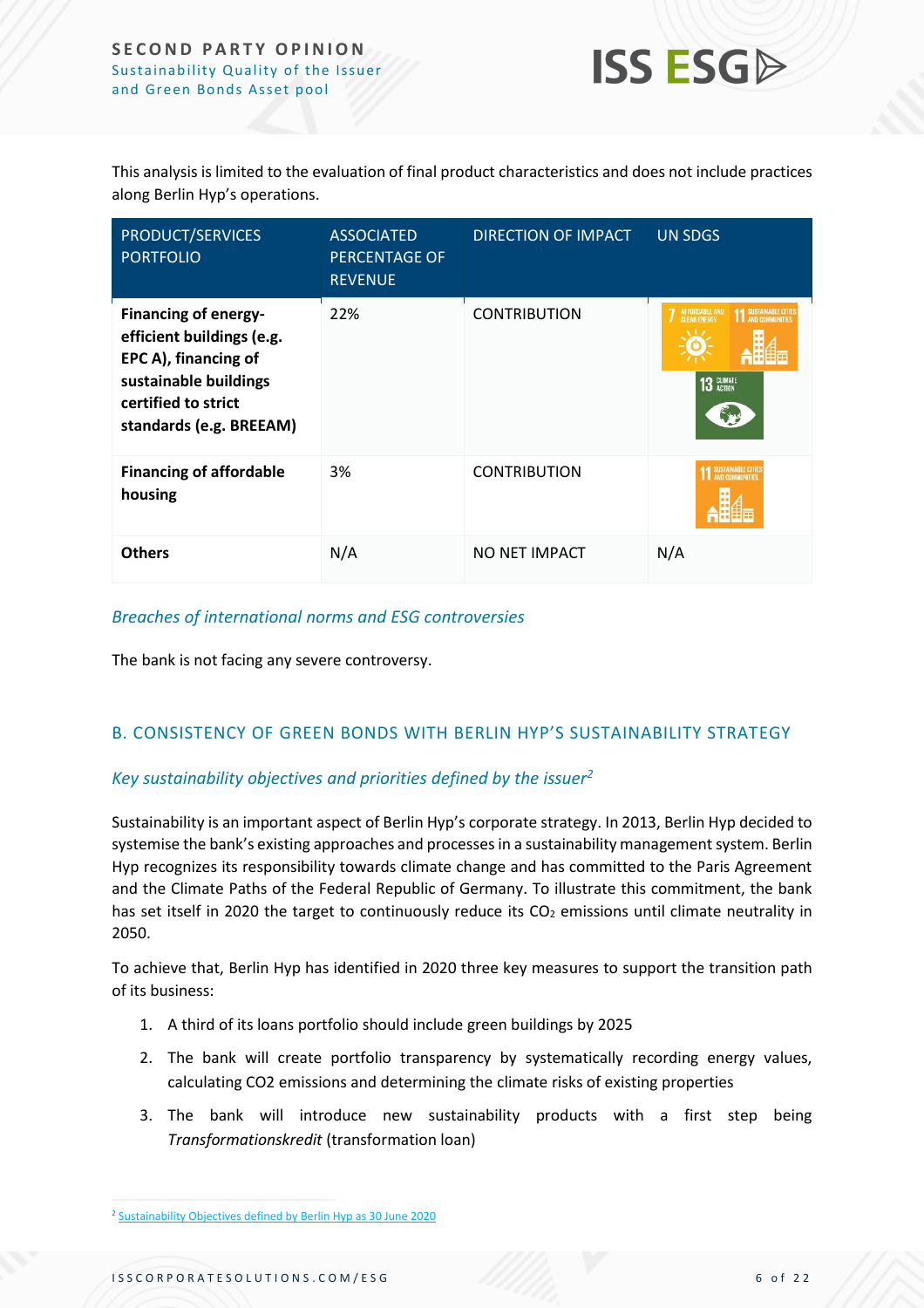

In 2019, one year earlier than planned, the bank reached a target set in 2017, aiming at having green lending attaining at least 20% of total lending by the end of 2020.

#### *Rationale for issuance*

According to the issuer's Green Bond Framework, financing green buildings represents the part of Berlin Hyp's sustainability measures that is closest to its core business: commercial real estate lending. In order to further strengthen its green building lending, the bank introduced pricing incentives for eligible business earlier in 2016.

As buildings account for 30 to 40 per cent of total energy demand and about 30 per cent of total energy related CO<sub>2</sub> emissions worldwide, Berlin Hyp is willing to actively contribute to the avoidance of CO<sup>2</sup> emissions by financing sustainable and low energy buildings. By issuing Green Bonds it offers investors the opportunity to support these efforts to aid in the transition to a low carbon economy.

Berlin Hyp is an experienced *Pfandbrief* issuer and aims at offering investors maximum transparency. Due to the requirements of the German Pfandbrief Act the bank discloses detailed information on its cover pool.

#### *Contribution of Use of Proceeds categories to sustainability objectives and priorities*

ISS ESG mapped the Use of Proceeds categories financed under this Green Bonds with the sustainability objectives defined by the issuer, and with the key ESG industry challenges as defined in the ISS ESG Corporate Rating methodology for the Mortgage & Public Sector Finance sector. Key ESG industry challenges are key issues that are highly relevant for a respective industry to tackle when it comes to sustainability, e.g. climate change and energy efficiency in the buildings sector. From this mapping, ISS ESG derived a level of contribution to the strategy of each Use of Proceeds categories.

| <b>USE OF PROCEEDS</b>                      | <b>SUSTAINABILITY OBJECTIVES</b>                                                        | <b>KEY ESG INDUSTRY</b>                                                          | <b>CONTRIBUTION</b>                     |
|---------------------------------------------|-----------------------------------------------------------------------------------------|----------------------------------------------------------------------------------|-----------------------------------------|
| <b>CATEGORY</b>                             | <b>FOR THE ISSUER</b>                                                                   | <b>CHALLENGES</b>                                                                |                                         |
| <b>Commercial Green</b><br><b>Buildings</b> | A third of Berlin Hyp's<br>loans portfolio should<br>include green buildings<br>by 2025 | Sustainability impacts<br>of lending and other<br>financial<br>services/products | Contribution to a<br>material objective |

**Opinion:** *ISS ESG finds that the Use of Proceeds category financed through this bond is consistent with the issuer's sustainability strategy and material ESG topics for the issuer's industry. The rationale for issuing green bonds is clearly described by the issuer.*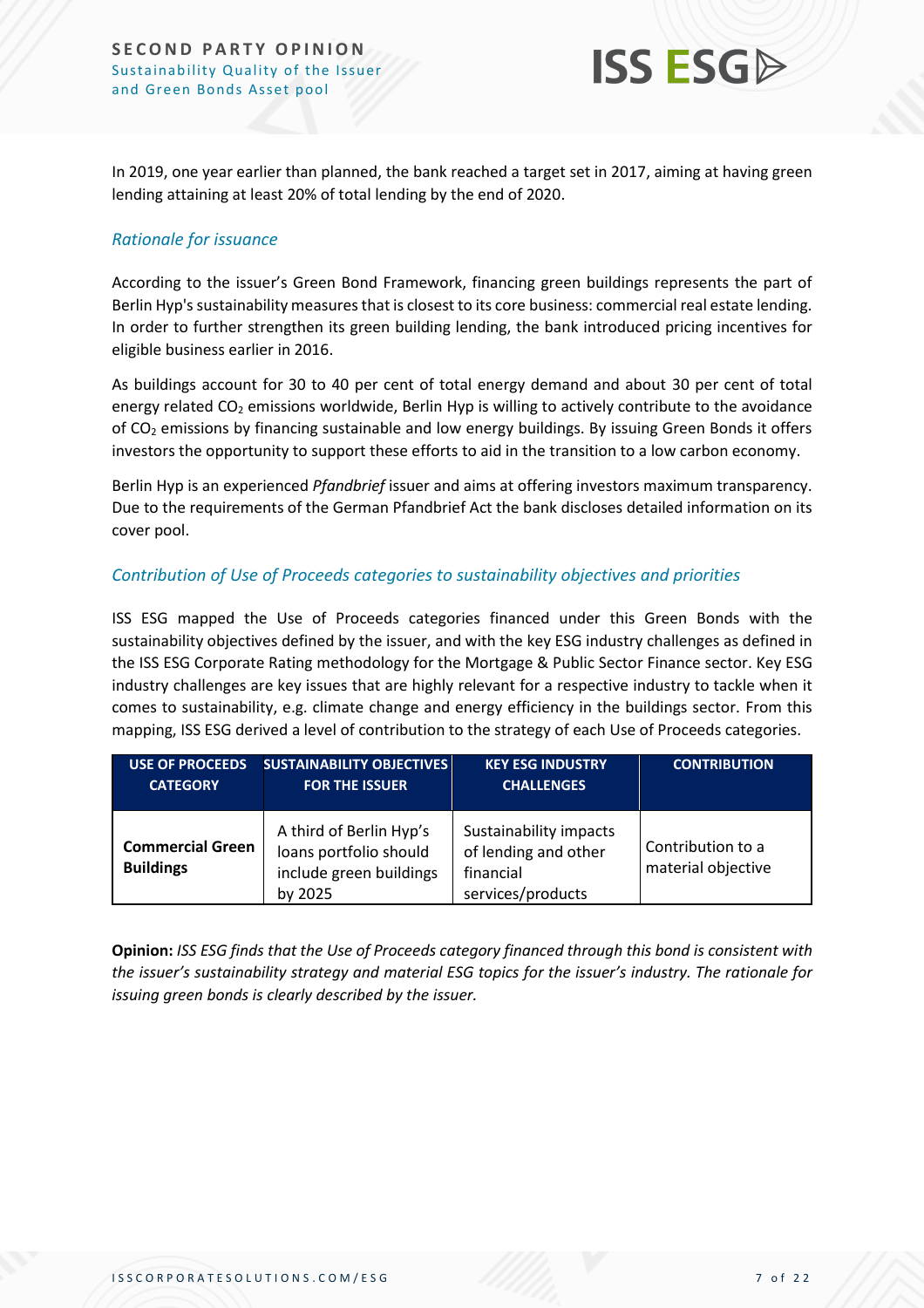

#### <span id="page-7-0"></span>**PART II: ALIGNMENT WITH GREEN BOND PRINCIPLES**

#### **1. Use of Proceeds**

The proceeds of the Green Bonds (Green *Pfandbriefe* as well as Green Seniors) to be issued by Berlin Hyp will be exclusively used to finance and refinance the acquisition, construction or refurbishment of Green Buildings. These Green Buildings serve as collateral for loans granted by or to be granted by Berlin Hyp. If they are used for Green *Pfandbriefe* the loans have to be eligible for and included in or to be included in the bank's mortgage cover pool.

Details regarding the assets included in the Green Bond are listed in the following table (based on loans outstanding):

| <b>GREEN ASSET CATEGORY</b>                              | <b>NUMBER OF OBJECTS</b> | VOLUME OF GREEN BOND<br><b>ASSET POOL (EUR MILLION)</b> |
|----------------------------------------------------------|--------------------------|---------------------------------------------------------|
| Green Buildings: Commercial 238 buildings<br>real estate |                          | 5,983.85                                                |
| <b>TOTAL</b>                                             |                          | 5,983.85 (100%)                                         |

*Opinion: ISS ESG considers the Use of Proceeds description provided by Berlin Hyp's Framework as aligned with the Green Bond Principles. Sustainability objectives are clearly stated and align with the strategy of Berlin Hyp.*

#### **2. Process for Project Evaluation and Selection**

Berlin Hyp has established a Green Building Commission (GBC). This consists of one representative from each of the following divisions of the bank: Corporate Strategy, Origination, Credit, Appraisal and Treasury. In its regular meetings the GBC discusses whether eligibility criteria are still in line with market best practices of Green Building definition. If not, the GBC will discuss possible changes and decide on how to adapt the eligibility criteria. Any change shall only lead to stricter criteria, which means a lower level of energy demand and/or consumption.

At the beginning of the acquisition process, Berlin Hyp's borrowers are being asked to provide relevant documents concerning the eligibility for the bank's green finance portfolio, i.e. primarily EPCs and sustainability certificates. Energy demand calculations are used in case of property developments. The experts in the bank's appraisal division assess a property's qualification as a green building. In case of a positive decision by the appraisers, sales staff is allowed to deduct up to 10 basis points when precalculating the loan. Credit staff documents an asset's green building eligibility in the bank's loan monitoring system.

After documentation, Treasury votes on the asset's compliance with the green finance portfolio eligibility criteria and whether it should be included in Berlin Hyp's green finance portfolio. This ensures a four-eye-principle with respect to the identification process. Only loans that have been approved by both divisions, Appraisal and Treasury, are classified by credit staff as green bond eligible in the bank's loan monitoring system. In any case, data on the properties' energy efficiency and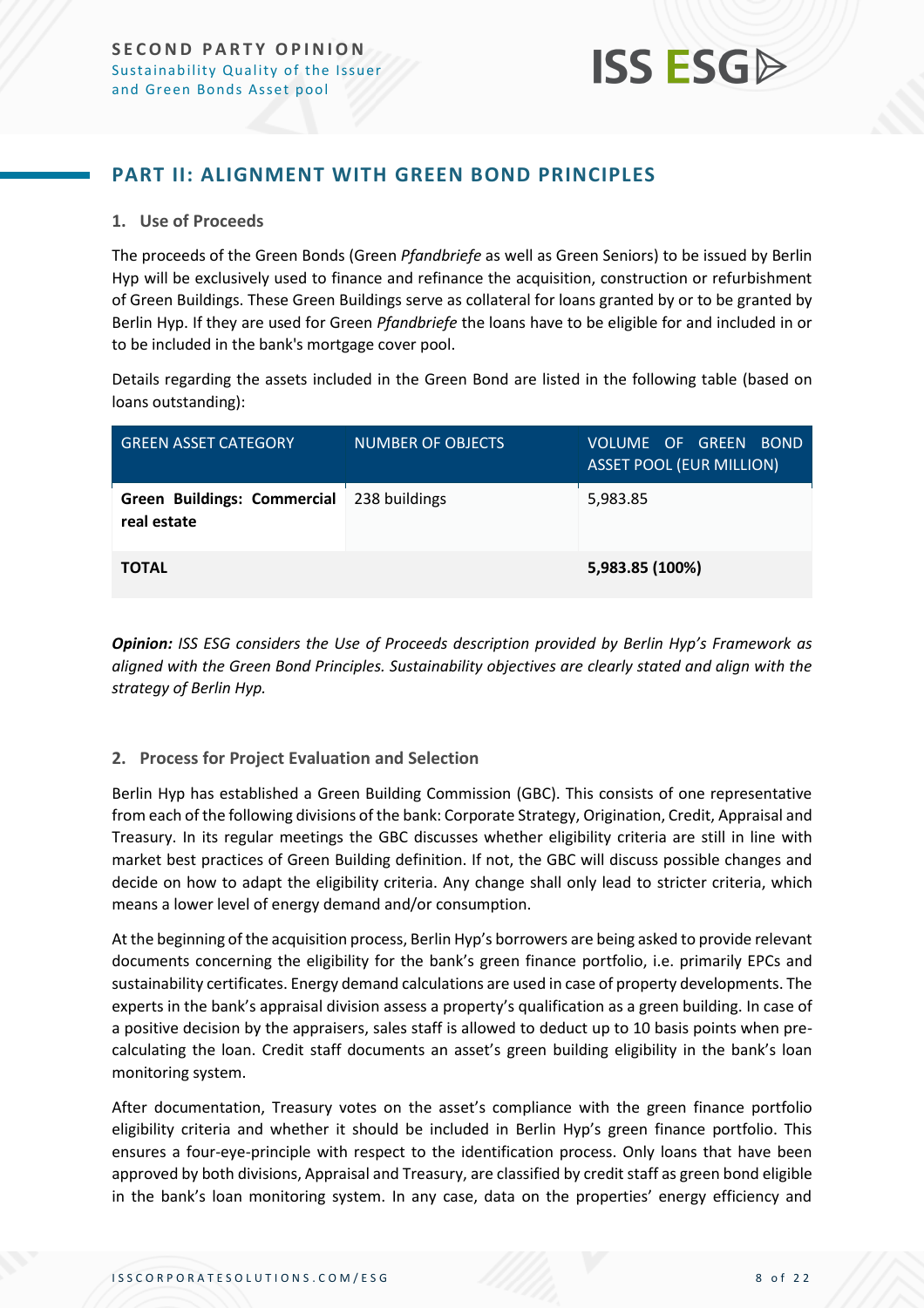

sustainability are entered into the loan monitoring system even if a property doesn't fulfill eligibility criteria. As this process is applied to all new business, it is one of Berlin Hyp's longer term targets to provide evidence about its entire mortgage loan portfolio's energy efficiency.

If the document proving a green buildings' eligibility expires, Berlin Hyp will ask its borrower for new evidence in order to re-assess the property's eligibility. Borrowers are allowed a one-year grace period to provide new evidence. If a borrower does not provide a new EPC and/or sustainability certificate or the new EPC and/or sustainability certificate does not meet Berlin Hyp's eligibility criteria, the asset is removed from the bank's portfolio of eligible assets.

| <b>PROPERTY TYPE</b>               | <b>ENERGY DEMAND</b><br><b>HEATING</b><br>$KWH/(M2*A)$ | <b>ENERGY DEMAND</b><br><b>ELECTRICITY</b><br>$KWH/(M2*A)$ | <b>IN TOTAL</b><br>$KWH/(M^{2*}A)$ |
|------------------------------------|--------------------------------------------------------|------------------------------------------------------------|------------------------------------|
| <b>Residential</b>                 | 60                                                     |                                                            | 60                                 |
| Office <sup>3</sup>                | 80                                                     | 60                                                         | 140                                |
| <b>Retail</b>                      | 60                                                     | 75                                                         | 135                                |
| <b>Hotels</b>                      | 95                                                     | 60                                                         | 155                                |
| Logistics buildings (use: storage) | 30                                                     | 35                                                         | 65                                 |
| Light industrial (use: production) | 105                                                    | 65                                                         | 170                                |

#### Eligibility criteria

In addition/alternatively, eligibility criteria include the following external sustainability certifications:

- LEED Gold or above
- BREEAM Very Good or above
- DGNB Gold or above
- HQE High Level or above

Eligible assets shall also meet other environmental and/or social criteria. These assets are not to be used for the production of arms, pesticides, tobacco, pornography, nuclear power, coal, oil and fossil fuels.

*Opinion: ISS ESG considers the Process for Project Evaluation and Selection description provided by Berlin Hyp's Green Bond Framework as aligned with the Green Bond Principles. The responsibilities are clearly defined, and the eligibility criteria are transparently displayed and reviewed frequently to ensure their alignment with market best practices.*

<sup>&</sup>lt;sup>3</sup> Based on third-party energy consultant data, Berlin Hyp decided in 2020 to further strengthen the category threshold for office buildings in order to reflect Berlin Hyp's long term strategy and its specific asset portfolio.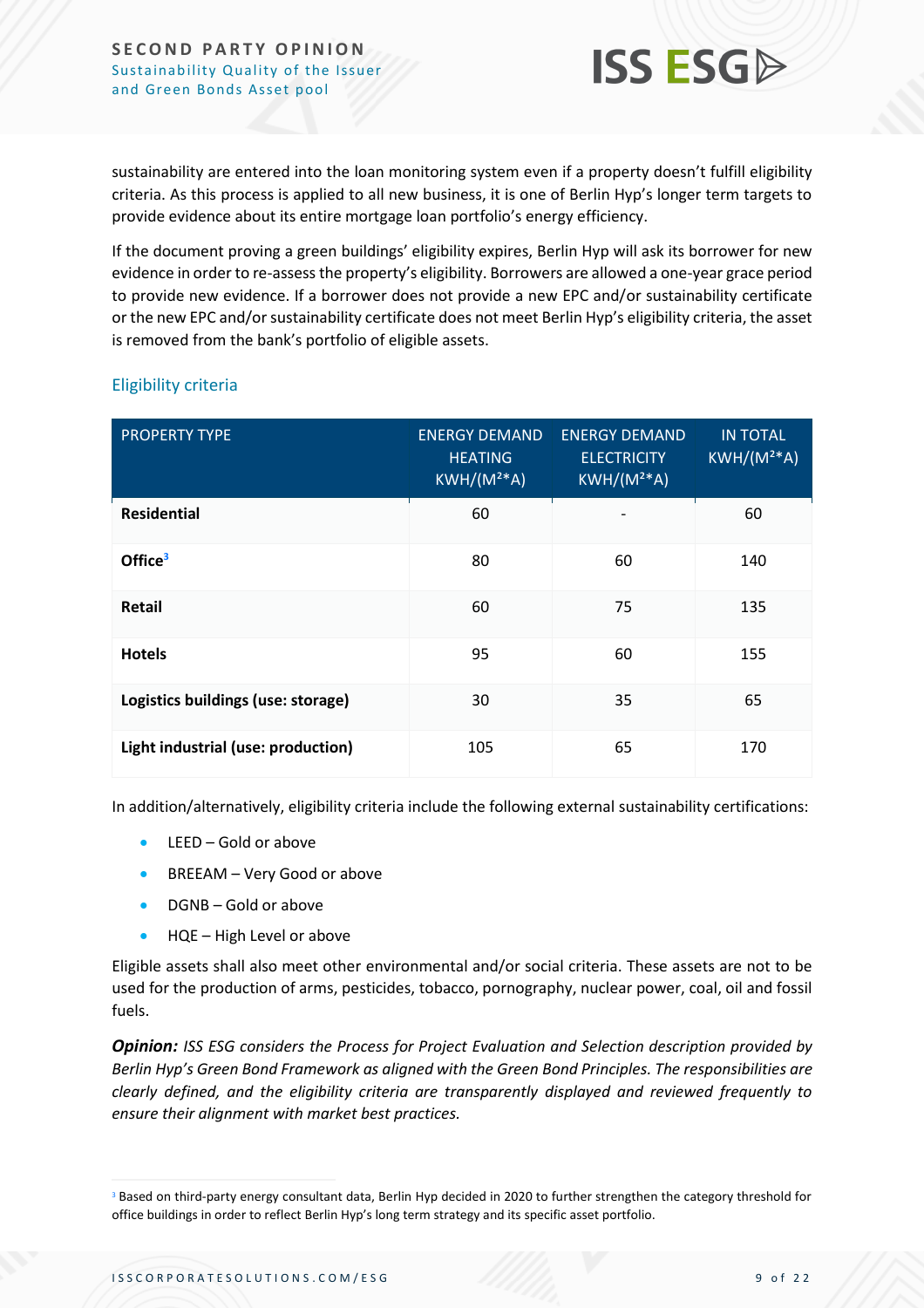

#### **3. Management of Proceeds**

Eligible assets already exist on Berlin Hyp's balance sheet (and in the case of a Green *Pfandbrief* in its mortgage cover pool) at issuance of a new Green Bond. They are not booked in a separate portfolio but flagged in the bank's legal loan monitoring system. Thus, they form a sub-portfolio of Berlin Hyp's overall loan book. The bank shall report on the development of this sub-portfolio on an annual basis.

*Opinion: ISS ESG finds that Management of Proceeds proposed by Berlin Hyp's Green Bond Framework aligns with the Green Bond Principles. The proceeds are appropriately tracked internally.* 

#### **4. Reporting**

Berlin Hyp provides information about its green bonds on its website [www.berlinhyp.de/de/investoren/green-bonds.](http://www.berlinhyp.de/de/investoren/green-bonds) The English version of the website may be found under [www.berlinhyp.de/en/investors/green-bonds.](http://www.berlinhyp.de/en/investors/green-bonds)

Relevant documents and information concerning the bank's green bond activities are published on its website. This also contains the bank's reports on its green bonds. As long as Berlin Hyp has green bonds outstanding, the bank will report on an annual basis. Each report will contain details about:

- i. The development of eligible assets on Berlin Hyp's balance sheet and in its mortgage cover pool on a stratified basis
- ii. New business in eligible assets since the last report and assignment of eligible assets to issued bonds on a loan-by-loan basis
- iii. Carbon emissions avoidance (impact reporting) evaluated in comparison to one or more appropriate baselines<sup>4</sup>.

Berlin Hyp publishes annual green bond reportings since 2016. Reports will remain available for investors for future reference on the bank's website.

*Opinion: ISS ESG finds that the reporting proposed Berlin Hyp Green Bond Framework aligns with the Green Bond Principles. The allocation and impact reporting occur annually on the integrality of its mortgage cover pool, on a stratified basis. The impact reporting aligns with best market practices thanks to the comparison of the reported data with appropriate baselines and to the transparency of its calculation methodology.*

#### **External review**

#### Second Party Opinion

Berlin Hyp has appointed ISS ESG to assess the sustainability of its Green Bond Program. ISS ESG applies its own framework to carry out this assessment. The results are documented in ISS ESG's Second Party Opinion which is available on the bank's website. The Second Party Opinion refers to the whole Green Bond Program and includes every security that is issued under it.

<sup>4</sup> The methodology for calculating carbon emissions avoidance is document in every edition of Berlin Hyp's Annual Green Bond Reporting and published on its website.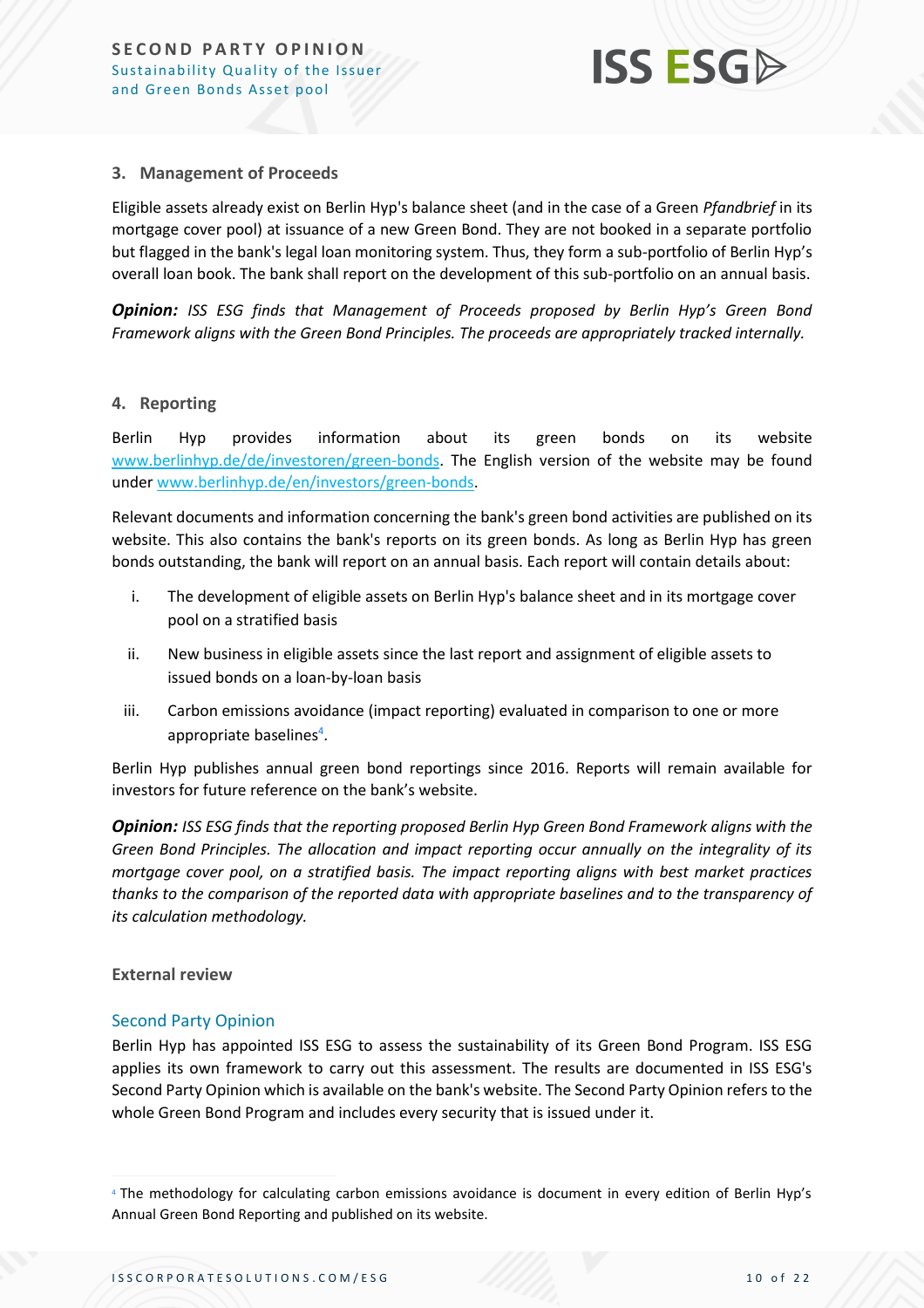

#### Annual Re-verification

ISS ESG or any other party appointed by Berlin Hyp later as a successor for ISS ESG in the future will issue a report verifying the compliance of all issued bonds with the criteria documented in this program on an annual basis. These reports will reflect the results of the assessment of the sustainability performance of the program and the issued Green *Pfandbriefe* and Green Senior bonds. The reports will be published on the bank's website.

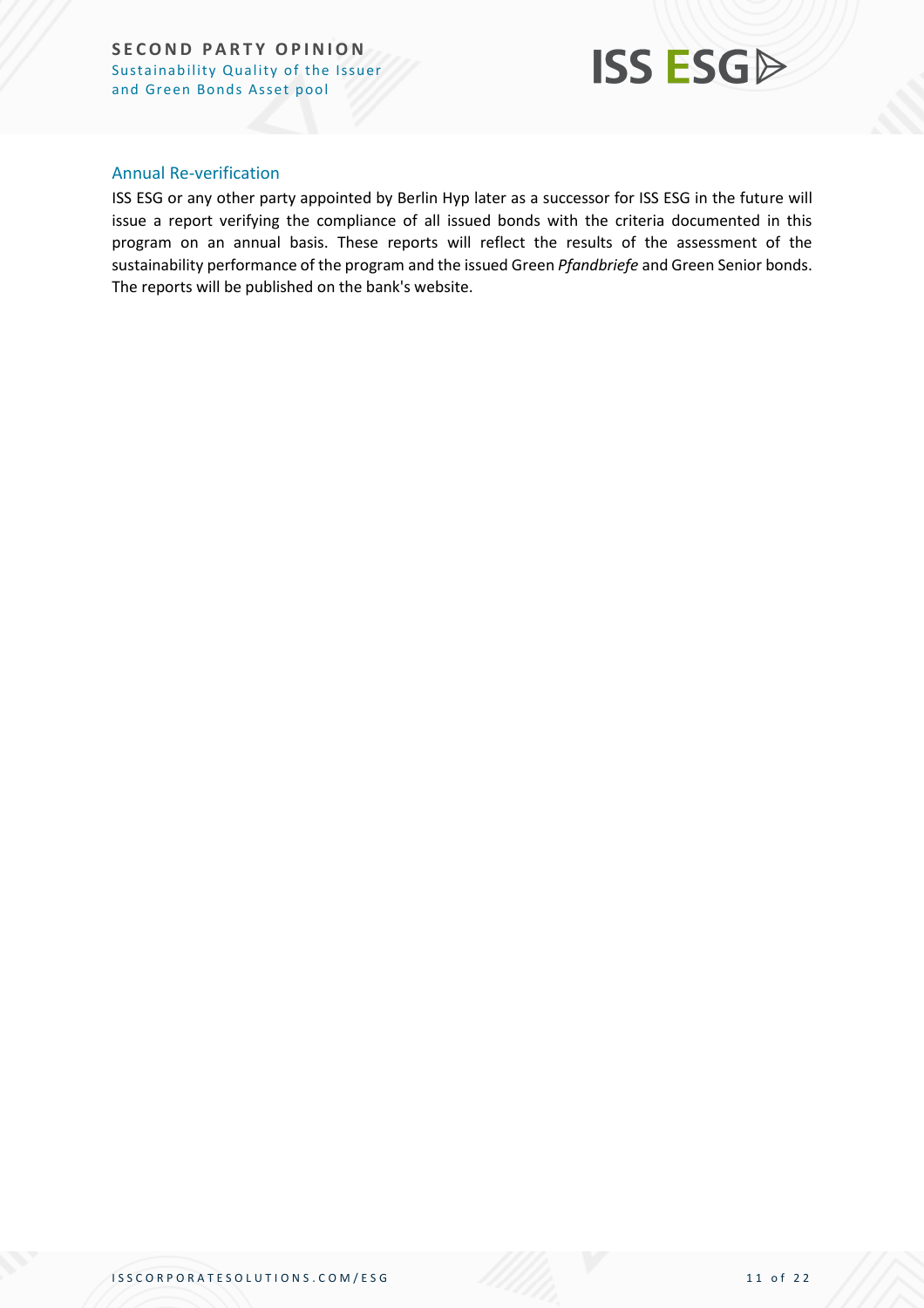### <span id="page-11-0"></span>**PART III: SUSTAINABILITY QUALITY OF THE ISSUANCE**

#### <span id="page-11-1"></span>A. CONTRIBUTION OF THE GREEN BONDS TO THE UN SDGs

Based on the assessment of the sustainability quality of the Green Finance Portfolio and using a proprietary methodology, ISS ESG assessed the contribution of the Berlin Hyp's Green Bonds to the Sustainable Development Goals defined by the United Nations (UN SDGs).

This assessment is displayed on 5-point scale (see Annex 1 for methodology):

| Significant        | \Limited <b>\</b>  | <b>No</b>         | Limited             | <b>Significant</b>  |
|--------------------|--------------------|-------------------|---------------------|---------------------|
| <b>Obstruction</b> | <b>Obstruction</b> | <b>Net Impact</b> | <b>Contribution</b> | <b>Contribution</b> |

Each of the Green Bonds' Use of Proceeds categories has been assessed for its contribution to, or obstruction of, the SDGs:

| <b>USE OF PROCEEDS</b>                                                                                                                                                          | <b>CONTRIBUTION OR</b><br><b>OBSTRUCTION</b> | SUSTAINABLE DEVELOPMENT<br><b>GOALS</b>                     |
|---------------------------------------------------------------------------------------------------------------------------------------------------------------------------------|----------------------------------------------|-------------------------------------------------------------|
| <b>Commercial Real Estate</b><br>(with sustainability<br>certifications LEED Gold or<br>above, BREEAM Very Good or<br>above, DGNB Gold or above,<br>or HQE High Level or above) | <b>Significant</b><br><b>Contribution</b>    | SUSTAINABLE CITIE                                           |
| <b>Commercial Real Estate</b><br>(meeting high energy<br>efficiency requirements<br>defined in the framework)                                                                   | <b>Limited</b><br><b>Contribution</b>        | SUSTAINABLE CITIES<br><b>7</b> AFFORDABLE AND<br>13 CLIMATE |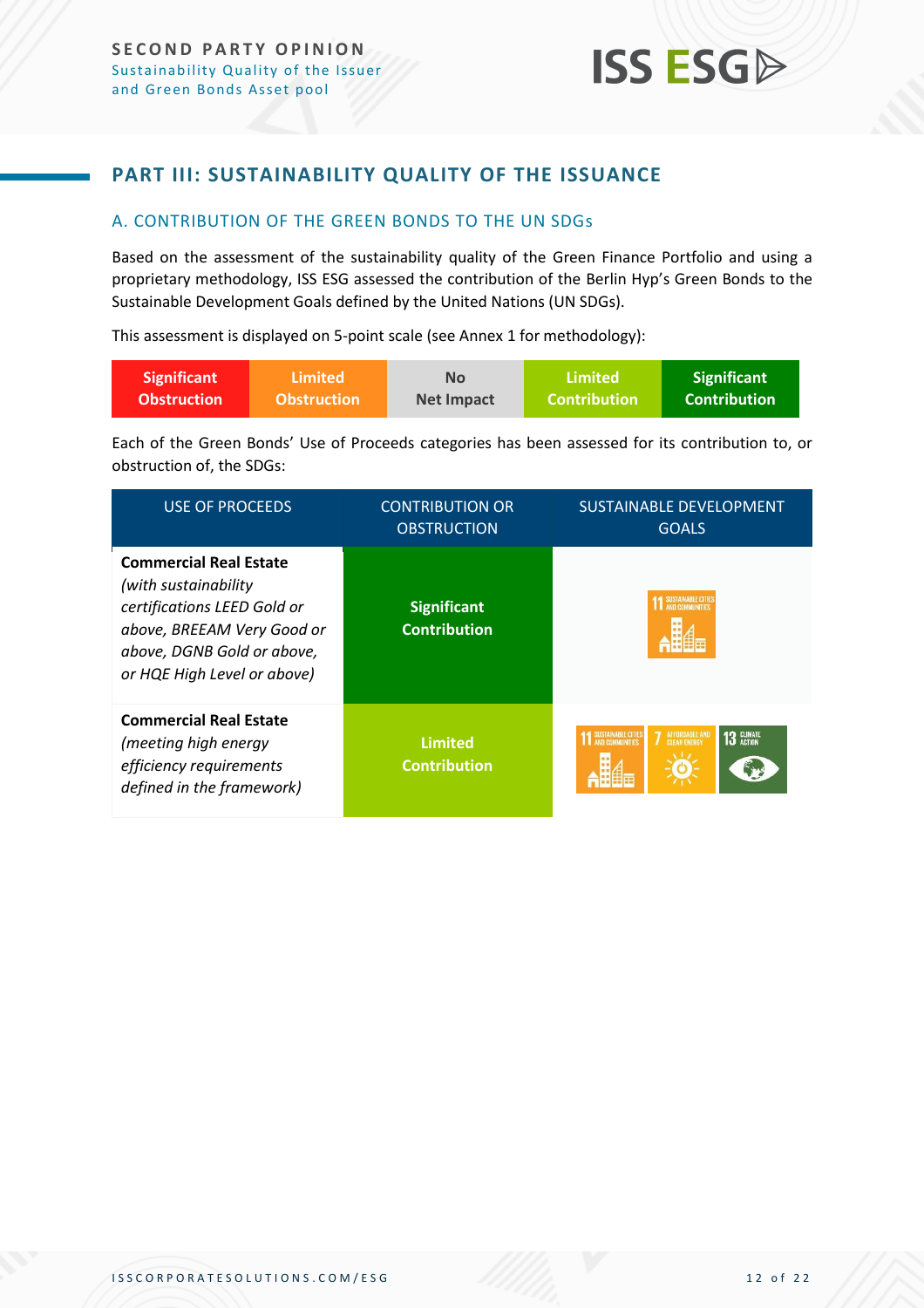

#### <span id="page-12-0"></span>B. MANAGEMENT OF ENVIRONMENTAL AND SOCIAL RISKS ASSOCIATED WITH THE ASSET POOL

#### **Green commercial real estate**

As a Use of Proceeds category, green commercial real estate has a significant contribution to the SDG 11 "Sustainable cities and communities", when meeting stringent enough sustainability criteria, and a limited contribution to SDGs 7 "Affordable and clean" and 13 "Climate action" when achieving high energy efficiency. The table below presents the findings of an ISS ESG assessment of the assets (re-) financed against KPIs related to environmental and social risks applicable for commercial real estate.

#### **A S S E S S M E N T A G A I N S T I S S E S G K P I**

#### **Prerequisite: Energy efficiency**

All the assets underwent an appropriate and detailed selection process that ensures good standards regarding energy efficiency.

✓ All the assets are in line with the German Energy Savings Regulation (EnEV) and/or have received sustainability certificates such as LEED (Gold or above), BREEAM (Very Good or above), DGNB (Gold or above), HQE (High Level or above).

#### **1. Environmental standards for site selection**

✓ All assets are located in metropolitan areas, avoiding the risk of greenfield construction.

233 assets out of 238 assets, accounting for 97% of the asset pool, are located within a maximum of 1 km from one or more modalities of public transport.

#### **2. Construction standards**

✓

✓

All the assets are located in countries where high labour and health and safety standards are in place for construction and maintenance work (e.g. ILO core conventions).

 $\bigcap$ For less than 50% of the assets in the asset pool, sustainable procurement measures regarding building materials are in place (e.g. recycled materials, third-party certification of wood-based materials). No information is available for the remaining assets.

#### **3. Water use minimisation in buildings**

✓ For more than 50% of the assets in the asset pool, adequate measures to reduce water use (e.g. greywater recycling, efficient applications) are in place. No information in available for the remaining assets.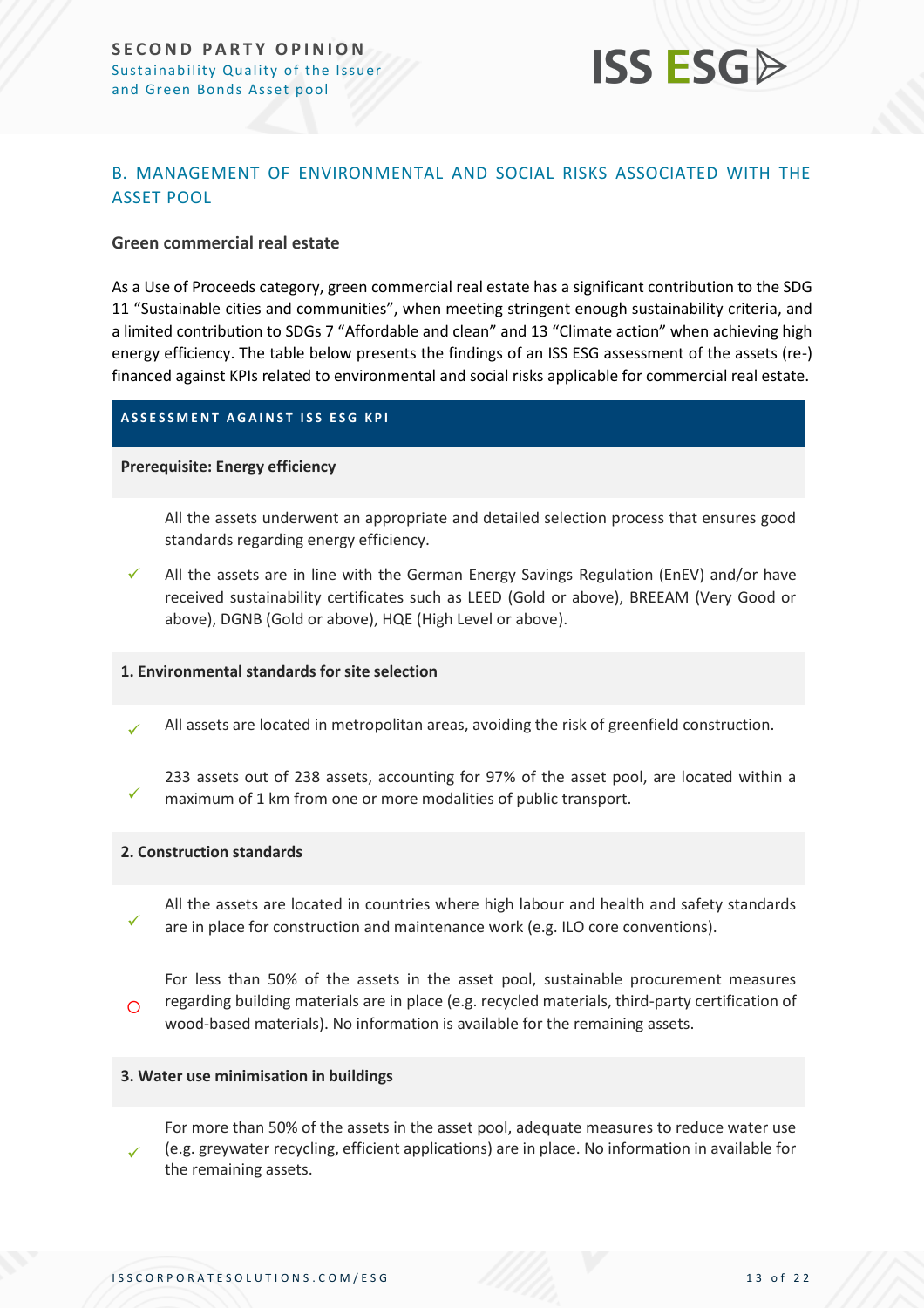

#### **4. Safety of building users**

✓ 220 assets out of 238, accounting for 87% of the asset pool, provide for measures to ensure operational safety (e.g. requirements for fire protection, in line with national legislation). No information is available for the other assets.

#### **5. Sustainability labels/ certificates**

 $\circ$ 45 assets out of 238, accounting for 34% of the asset pool, have obtained a (or an equivalent of) BREEAM "Very Good", DGNB "Gold", LEED "Gold", HQE "excellent" certificate or better certification. No information, or lower certification scores have been obtained for the other assets.

#### **Controversy assessment**

A controversy assessment on the included projects did not reveal any controversial activities or practices that could be attributed to Berlin Hyp.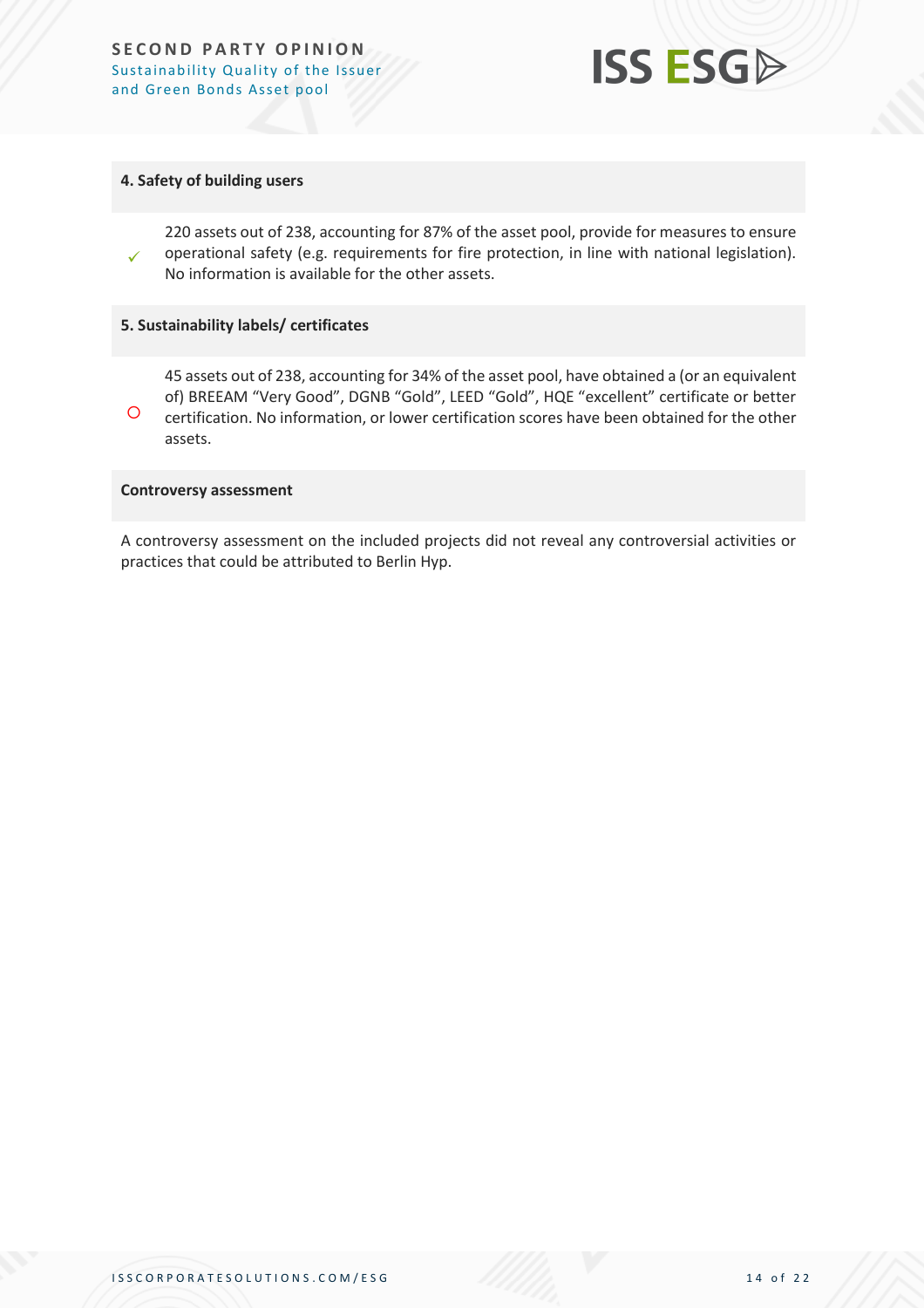

#### <span id="page-14-0"></span>C. ANNUAL CO<sup>2</sup> AVOIDANCE OF THE BUILDINGS IN ASSET POOL

Berlin Hyp established two baselines in order to compare the buildings to existing standards: The first baseline is the average energy performance of European buildings, the second one the German Energy Savings Ordinance (EnEV). Further, Berlin Hyp chose to provide investors with the carbon avoidance that is linked to Berlin Hyp's initial financing share of the respective buildings as well as with the complete carbon avoidance, i.e. the avoidance caused by the complete buildings. More details on the methodology regarding CO2 avoidance can be found in the initial Second Party Opinion from 2016.

The calculations were based on an assessment of the carbon intensity of different energy sources for heating and differentiation of carbon intensity of each country's electricity mix and district heating supply as well as further differentiation of the district heating supply in Germany by region.

The calculations on energy and CO2 data were carried out by Berlin Hyp, ISS ESG carried out a basic plausibility check. More information on the calculations is provided by Berlin Hyp at [https://www.berlinhyp.de/en/investors/green-bonds.](https://protect-eu.mimecast.com/s/c_X-CnxJZuGAKjqcJ_7ZM?domain=berlinhyp.de)

The following table shows the results of estimations and calculations on the CO2 performance of the buildings within the asset pool for the Green Bond Programme (excluding buildings that were in the cover pool at issuance of the Green *Pfandbrief* in 2015).

| ANNUAL $CO2$ AVOIDANCE OF THE BUILDINGS IN THE ASSET POOL (T/MEUR P.Y)              |                                                                  |                                                |  |  |
|-------------------------------------------------------------------------------------|------------------------------------------------------------------|------------------------------------------------|--|--|
| Baseline for CO <sub>2</sub> avoidance                                              | Proportional allocation to Berlin<br>Hyp initial financing share | Complete allocation to Berlin<br>Hyp financing |  |  |
| Against the European average<br>(heating energy only)                               | 12.92 t/mEUR                                                     | 23.56 t/mEUR                                   |  |  |
| <b>Against current EnEV</b><br>reference values (heating<br>energy and electricity) | 14.52 t/mEUR                                                     | 26.60 t/mEUR                                   |  |  |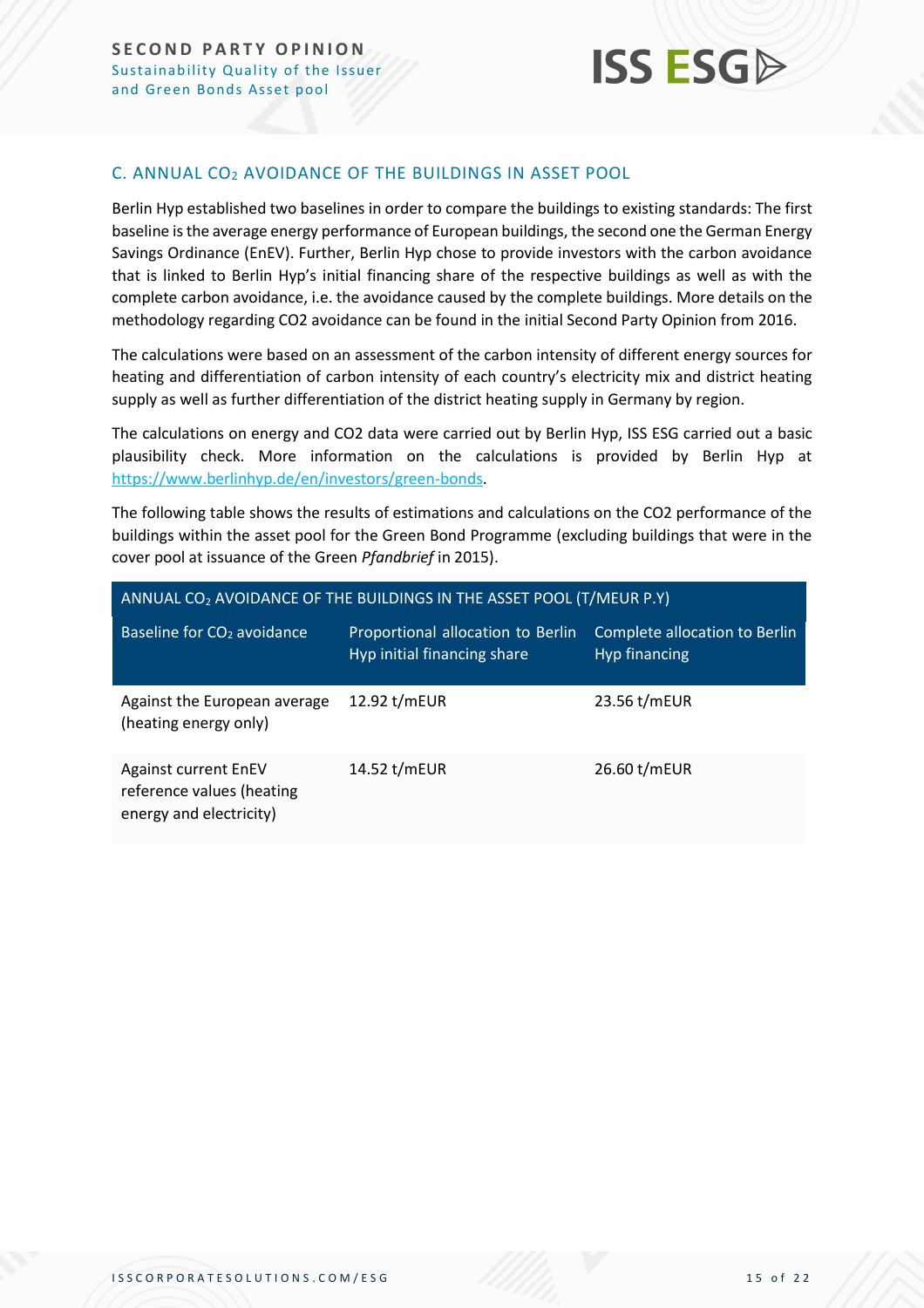

#### DISCLAIMER

- 1. Validity of the SPO: For Berlin Hyp's potential Green Bond/Green Schuldscheindarlehen issuances occurring between April 2021 and April 2022.
- 2. ISS ESG uses a scientifically based rating concept to analyse and evaluate the environmental and social performance of companies and countries. In doing so, we adhere to the highest quality standards which are customary in responsibility research worldwide. In addition, we create a Second Party Opinion (SPO) on bonds based on data from the issuer.
- 3. We would, however, point out that we do not warrant that the information presented in this SPO is complete, accurate or up to date. Any liability on the part of ISS ESG in connection with the use of these SPO, the information provided in them and the use thereof shall be excluded. In particular, we point out that the verification of the compliance with the se- lection criteria is based solely on random samples and documents submitted by the issuer.
- 4. All statements of opinion and value judgements given by us do not in any way constitute purchase or investment recommendations. In particular, the SPO is no assessment of the economic profitability and credit worthiness of a bond but refers exclusively to the social and environmental criteria mentioned above.
- 5. We would point out that this SPO, in particular the images, text and graphics contained therein, and the layout and company logo of ISS ESG and ISS-ESG are protected under copyright and trademark law. Any use thereof shall require the express prior written consent of ISS. Use shall be deemed to refer in particular to the copying or duplication of the SPO wholly or in part, the distribution of the SPO, either free of charge or against payment, or the exploitation of this SPO in any other conceivable manner.

The issuer that is the subject of this report may have purchased self-assessment tools and publications from ISS Corporate Solutions, Inc. ("ICS"), a wholly-owned subsidiary of ISS, or ICS may have provided advisory or analytical services to the issuer. No employee of ICS played a role in the preparation of this report. If you are an ISS institutional client, you may inquire about any issuer's use of products and services from ICS by emailin[g disclosure@issgovernance.com.](mailto:disclosure@issgovernance.com)

This report has not been submitted to, nor received approval from, the United States Securities and Exchange Commission or any other regulatory body. While ISS exercised due care in compiling this report, it makes no warranty, express or implied, regarding the accuracy, completeness or usefulness of this information and assumes no liability with respect to the consequences of relying on this information for investment or other purposes. In particular, the research and scores provided are not intended to constitute an offer, solicitation or advice to buy or sell securities nor are they intended to solicit votes or proxies.

ISS is an independent company owned by entities affiliated Genstar Capital ("Genstar"). ISS and Genstar have established policies and procedures to restrict the involvement of Genstar and any of Genstar's employees in the content of ISS' reports. Neither Genstar nor their employees are informed of the contents of any of ISS' analyses or reports prior to their publication or dissemination. The issuer that is the subject of this report may be a client of ISS or ICS, or the parent of, or affiliated with, a client of ISS or ICS.

© 2021 | Institutional Shareholder Services and/or its affiliates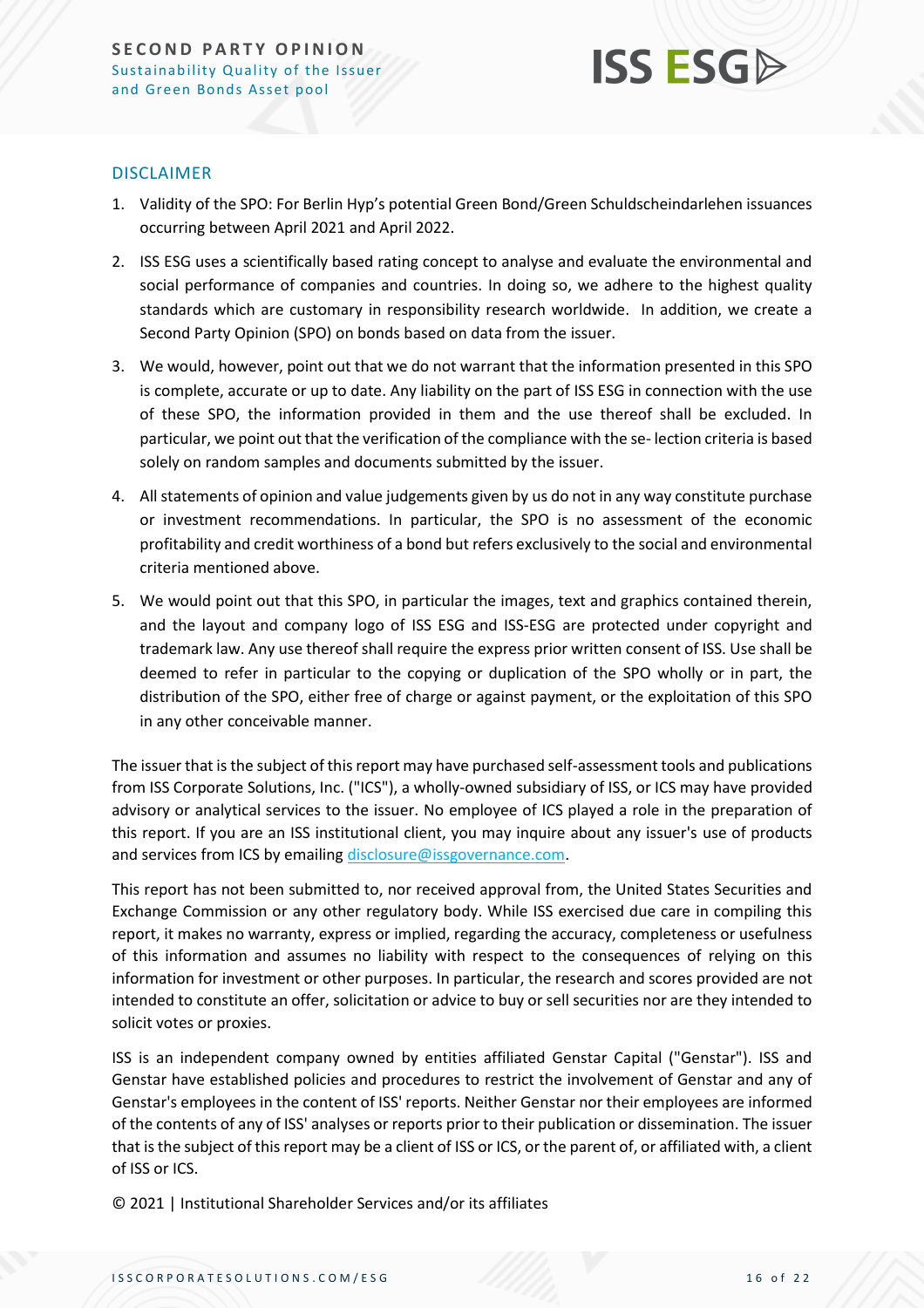## **ISS ESG**

## <span id="page-16-0"></span>ANNEX 1: Methodology

#### ISS ESG Green KPIs

The ISS ESG Green Bond KPIs serve as a structure for evaluating the sustainability quality  $-$  i.e. the social and environmental added value – of the use of proceeds of Berlin Hyp's Green Bonds.

It comprises firstly the definition of the use of proceeds category offering added social and/or environmental value, and secondly the specific sustainability criteria by means of which this added value and therefore the sustainability performance of the assets can be clearly identified and described.

The sustainability criteria are complemented by specific indicators, which enable quantitative measurement of the sustainability performance of the assets and which can also be used for reporting. If a majority of assets fulfill the requirement of an indicator, this indicator is then assessed positively. Those indicators may be tailor-made to capture the context-specific environmental and social risks.

To review the KPIs used in this SPO, please contact Federico Pezzolato (details below) who will send them directly to you.

#### Environmental and social risks assessment methodology

ISS ESG evaluates whether the assets included in the asset pool match the eligible project category and criteria listed in the Green Bond KPIs.

All percentages refer to the amount of assets within one category (e.g. wind power). Additionally, the assessment "no or limited information is available" either indicates that no information was made available to ISS ESG or that the information provided did not fulfil the requirements of the ISS ESG Green Bond KPIs.

The evaluation was carried out using information and documents provided to ISS ESG on a confidential basis by Berlin Hyp (e.g. Due Diligence Reports). Further, national legislation and standards, depending on the asset location, were drawn on to complement the information provided by the issuer.

#### Assessment of the contribution and association to the SDG

The 17 Sustainable Development Goals (SDGs) were endorsed in September 2015 by the United Nations and provide a benchmark for key opportunities and challenges toward a more sustainable future. Using a proprietary method, ISS ESG identifies the extent to which Berlin Hyp's Green Bonds contributes to related SDGs.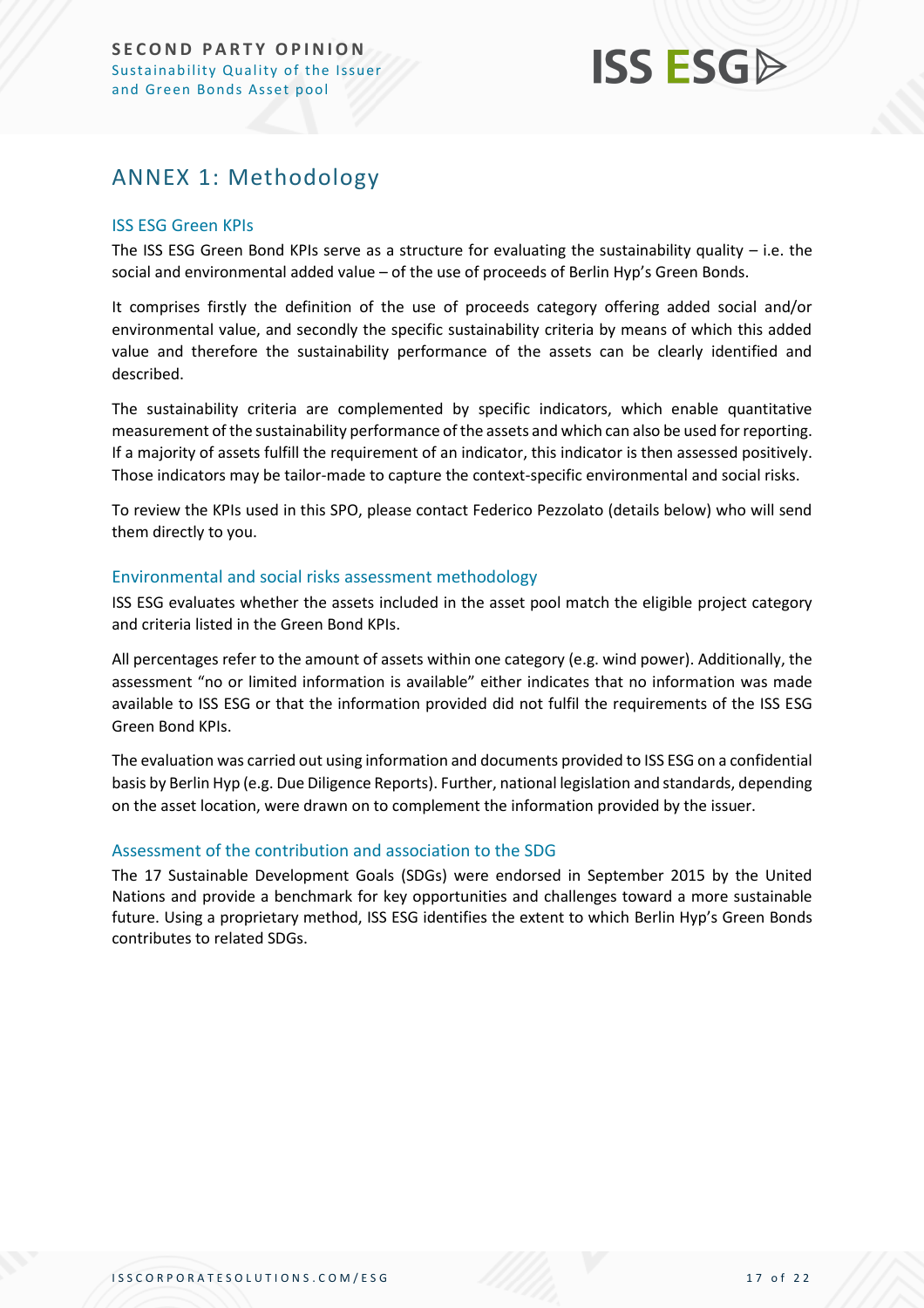

## <span id="page-17-0"></span>ANNEX 2: ISS ESG Corporate Rating Methodology

The following pages contain methodology description of the ISS ESG Corporate Rating.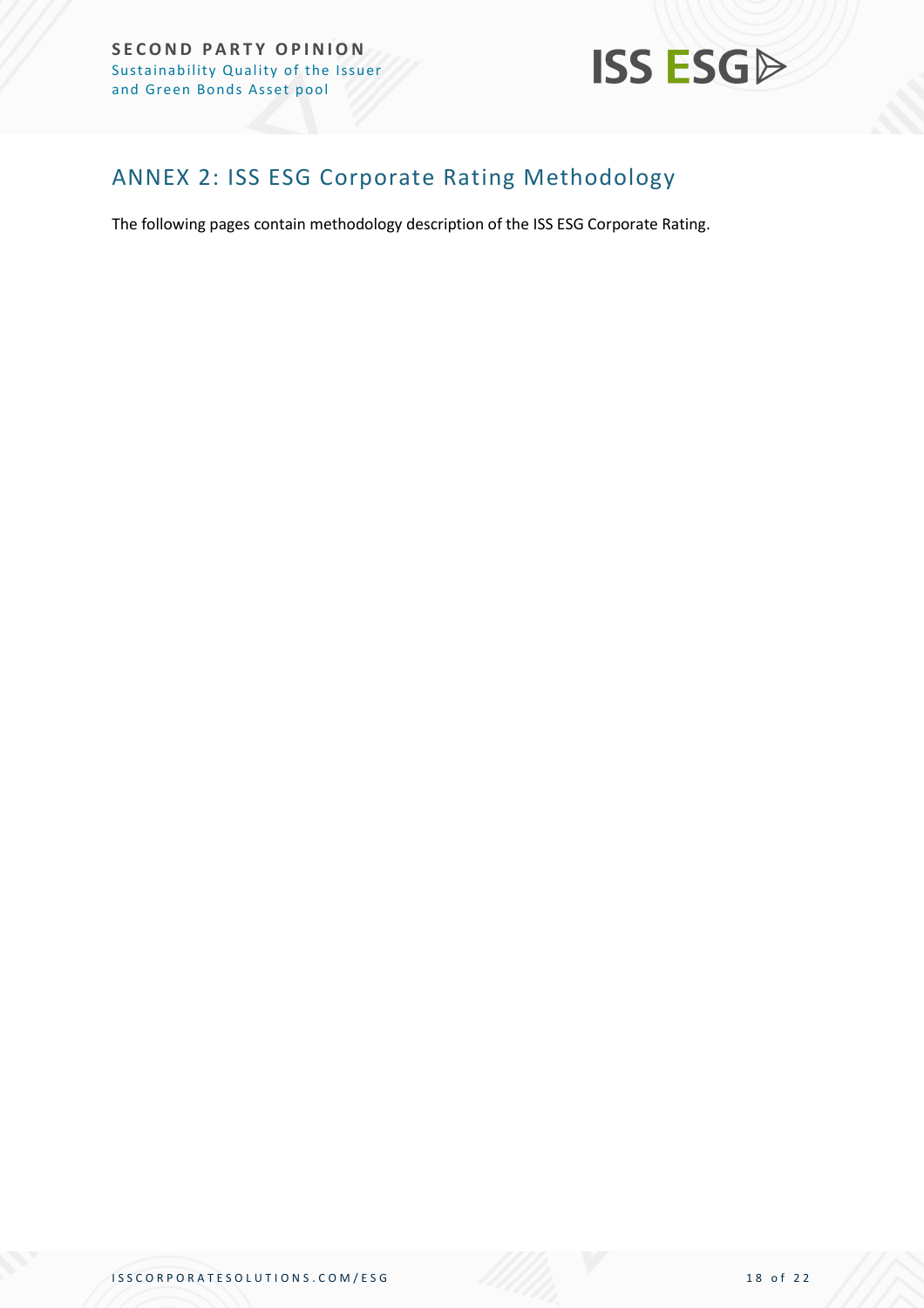## Berlin Hyp AG

## Methodology - Overview

The ESG Corporate Rating methodology was originally developed by Institutional Shareholder Services Germany (formerly oekom research) and has been consistently updated for more than 25 years.

**ESG Corporate Rating** - The ESG Corporate Rating universe, which is currently expanding from more than 8,000 corporate issuers to a targeted 10,000 issuers in 2020, covers important national and international indices as well as additional companies from sectors with direct links to sustainability and the most important bond issuers that are not publicly listed companies.

The assessment of a company's social & governance and environmental performance is based on approximately 100 environmental, social and governance indicators per sector, selected from a pool of 800+ proprietary indicators. All indicators are evaluated independently based on clearly defined performance expectations and the results are aggregated, taking into account each indicator's and each topic's materiality-oriented weight, to yield an overall score (rating). If no relevant or up-to-date company information with regard to a certain indicator is available, and no assumptions can be made based on predefined standards and expertise, e.g. known and already classified country standards, the indicator is assessed with a D-.

In order to obtain a comprehensive and balanced picture of each company, our analysts assess relevant information reported or directly provided by the company as well as information from reputable independent sources. In addition, our analysts actively seek a dialogue with the assessed companies during the rating process and companies are regularly given the opportunity to comment on the results and provide additional information.

**Analyst Opinion** - Qualitative summary and explanation of the central rating results in three dimensions:

(1) Opportunities - assessment of the quality and the current and future share of sales of a company's products and services, which positively or negatively contribute to the management of principal sustainability challenges.

(2) Risks - summary assessment of how proactively and successfully the company addresses specific sustainability challenges found in its business activity and value chain, thus reducing its individual risks, in particular regarding its sector's key issues.

(3) Governance - overview of the company's governance structures and measures as well as of the quality and efficacy of policies regarding its ethical business conduct.

**Norm-Based Research - Severity Indicator** - The assessment of companies' sustainability performance in the ESG Corporate Rating is informed by a systematic and comprehensive evaluation of companies' ability to prevent and mitigate ESG controversies. ISS ESG conducts research and analysis on corporate involvement in verified or alleged failures to respect recognized standards for responsible business conduct through [Norm-Based](https://www.issgovernance.com/esg/screening/esg-screening-solutions/#nbr_techdoc_download) Research.

Norm-Based Research is based on authoritative standards for responsible business conduct such as the UN Global Compact, the OECD Guidelines for Multinational Enterprises, the UN Guiding Principles for Business and Human Rights and the Sustainable Development Goals.

As a stress-test of corporate disclosure, Norm-Based Research assesses the following:

- Companies' ability to address grievances and remediate negative impacts
- Degree of verification of allegations and claims
- Severity of impact on people and the environment, and systematic or systemic nature of malpractices
- Severity of impact is categorized as Potential, Moderate, Severe, Very severe. This informs the ESG Corporate Rating.

**Decile Rank** - The Decile Rank indicates in which decile (tenth part of total) the individual Corporate Rating ranks within its industry from 1 (best – company's rating is in the first decile within its industry) to 10 (lowest – company's rating is in the tenth decile within its industry). The Decile Rank is determined based on the underlying numerical score of the rating. If the total number of companies within an industry cannot be evenly divided by ten, the surplus company ratings are distributed from the top (1 decile) to the bottom. If there are Corporate Ratings with identical absolute scores that span a division in decile ranks, all ratings with an equal decile score are classified in the higher decile, resulting in a smaller number of Corporate Ratings in the decile below.

**Distribution of Ratings** - Overview of the distribution of the ratings of all companies from the respective industry that are included in the ESG Corporate Rating universe (company portrayed in this report: dark blue).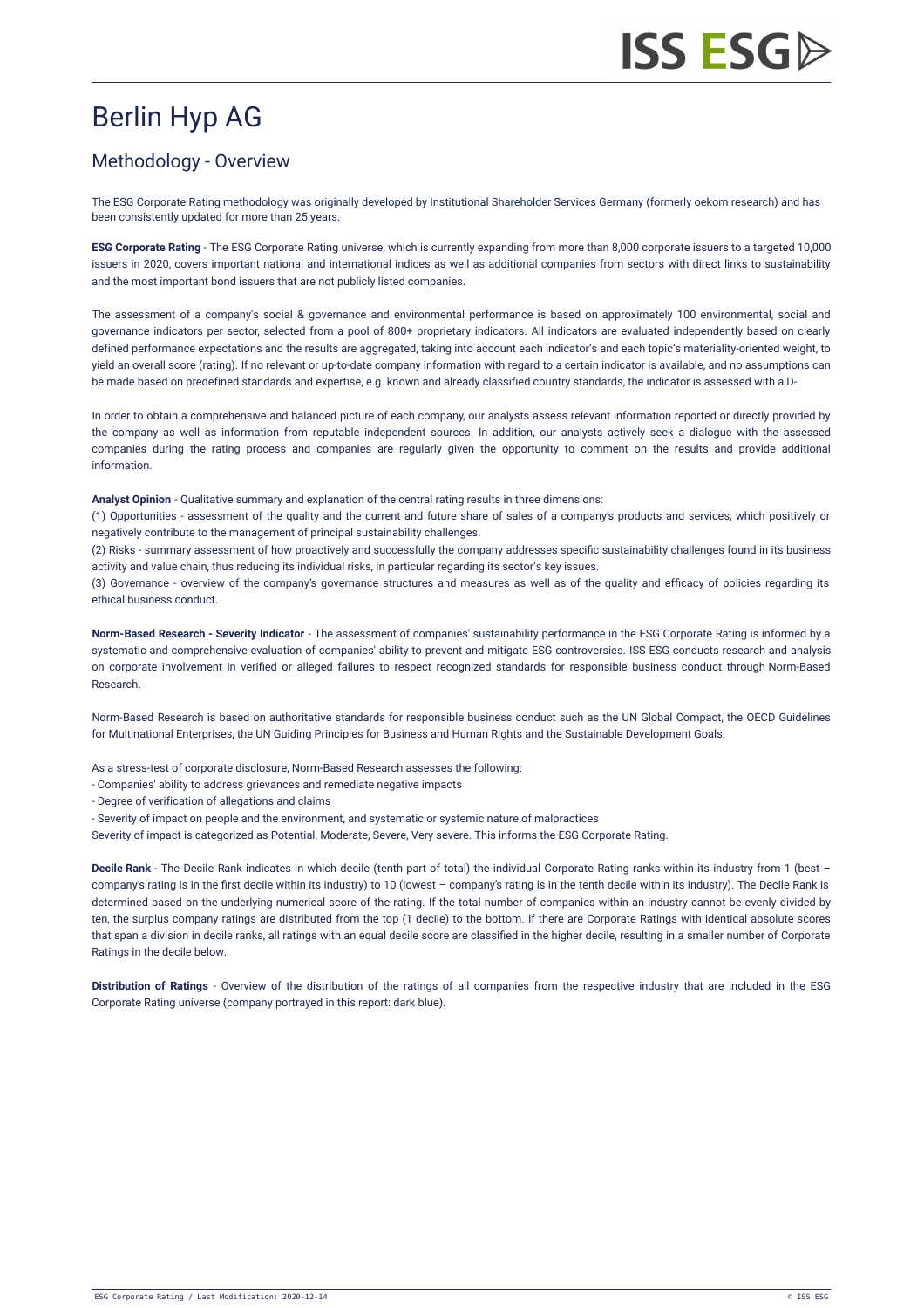## Berlin Hyp AG

## Methodology - Overview

**Industry Classification** - The social and environmental impacts of industries differ. Therefore, based on its relevance, each industry analyzed is classified in a Sustainability Matrix.

Depending on this classification, the two dimensions of the ESG Corporate Rating, the Social Rating and the Environmental Rating, are weighted and the sector-specific minimum requirements for the ISS ESG Prime Status (Prime threshold) are defined (absolute best-in-class approach).



Social & Governance Relevance

**Industry Leaders** - List (in alphabetical order) of the top three companies in an industry from the ESG Corporate Rating universe at the time of generation of this report.

**Key Issue Performance** - Overview of the company's performance with regard to the key social and environmental issues in the industry, compared to the industry average.

**Performance Score** - The ESG Performance Score allows for cross-industry comparisons using a standardized best-in-class threshold that is valid across all industries. It is the numerical representation of the alphabetic ratings (D- to A+) on a scale of 0 to 100 with 50 representing the prime threshold. All companies with values greater than 50 are Prime, while companies with values less than 50 are Not Prime. As a result, intervals are of varying size depending on the original industry-specific prime thresholds.

**Rating History** - Development of the company's rating over time and comparison to the average rating in the industry.

**Rating Scale** - Companies are rated on a twelve-point scale from A+ to D-:

A+: the company shows excellent performance.

D-: the company shows poor performance (or fails to demonstrate any commitment to appropriately address the topic).

Overview of the range of scores achieved in the industry (light blue) and indication of the grade of the company evaluated in this report (dark blue).

**Sources of Information** - A selection of sources used for this report is illustrated in the annex.

**Status & Prime Threshold** - Companies are categorized as Prime if they achieve/exceed the sustainability performance requirements (Prime threshold) defined by ISS ESG for a specific industry (absolute best-in-class approach) in the ESG Corporate Rating. Prime companies are sustainability leaders in their industry and are better positioned to cope with material ESG challenges and risks, as well as to seize opportunities, than their Not Prime peers. The financial materiality of the Prime Status has been confirmed by performance studies, showing a continuous outperformance of the Prime portfolio when compared to conventional indices over more than 14 years.

**Transparency Level** - The Transparency Level indicates the company's materiality-adjusted disclosure level regarding the environmental and social performance indicators defined in the ESG Corporate Rating. It takes into consideration whether the company has disclosed relevant information regarding a specific indicator, either in its public ESG disclosures or as part of the rating feedback process, as well as the indicator's materiality reflected in its absolute weight in the rating. The calculated percentage is classified in five transparency levels following the scale below. 0% - < 20%: very low

- 20% < 40%: low
- 40% < 60%: medium
- $60% 69%$ : high
- 80% 100%: very high

For example, if a company discloses information for indicators with a cumulated absolute weight in the rating of 23 percent, then its Transparency Level is "low". A company's failure to disclose, or lack of transparency, will impact a company's ESG performance rating negatively.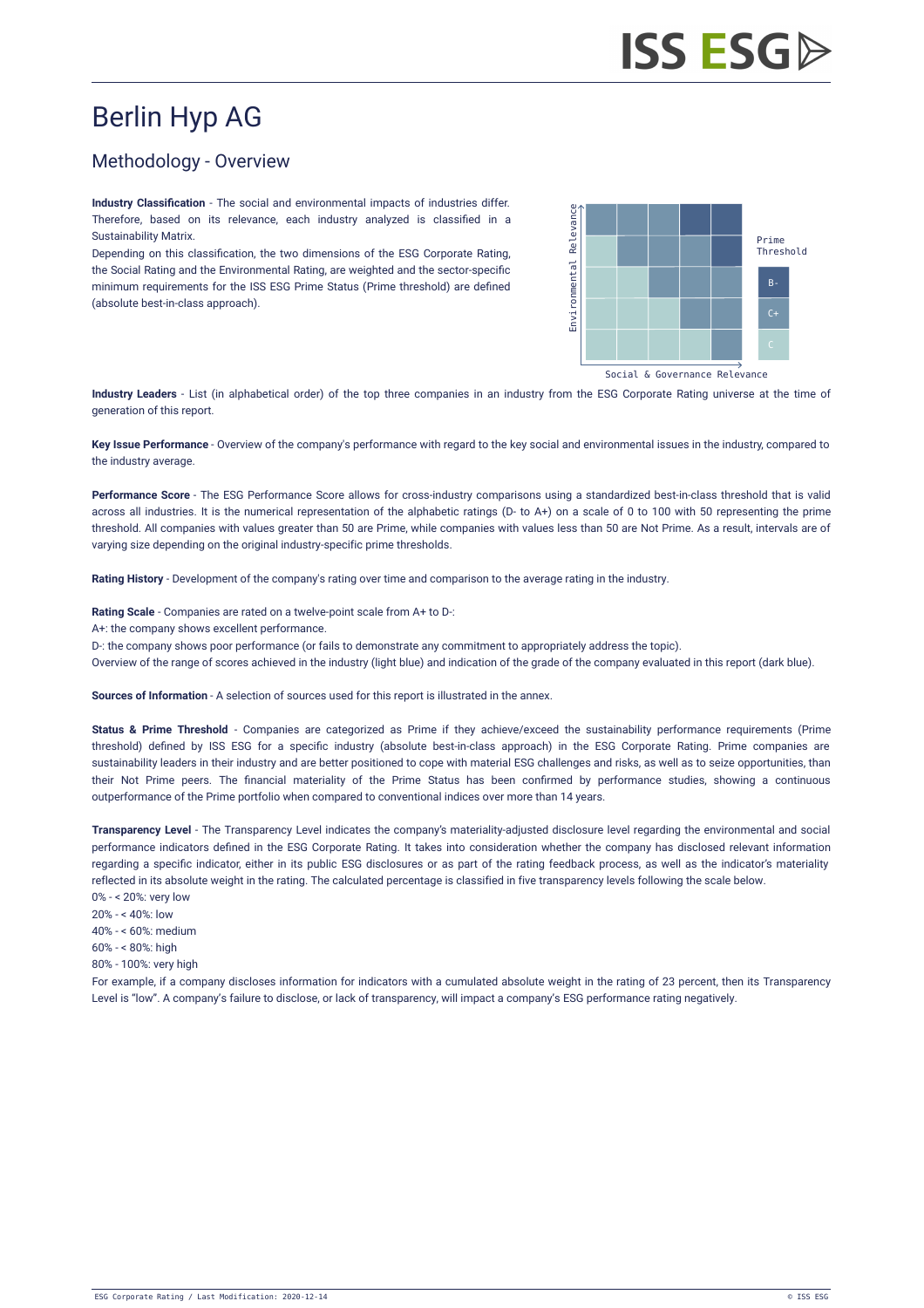

## <span id="page-20-0"></span>ANNEX 3: Quality management processes

#### **SCOPE**

Berlin Hyp commissioned ISS ESG to compile a Green Bonds SPO. The Second Party Opinion process includes verifying whether the Green Bond Framework aligns with the Green Bond Principles and to assess the sustainability credentials of its Green Bonds, as well as the issuer's sustainability strategy.

#### **CRITERIA**

Relevant Standards for this Second Party Opinion

- **ICMA Green Bond Principles**
- **ISS ESG KPI set for Commercial Green Buildings**

#### ISSUER'S RESPONSIBILITY

Berlin Hyp's responsibility was to provide information and documentation on:

- **Framework**
- Asset pool / Eligibility criteria
- Documentation of ESG risks management at the asset level

#### ISS ESG's VERIFICATION PROCESS

ISS ESG is one of the world's leading independent environmental, social and governance (ESG) research, analysis and rating houses. The company has been actively involved in the sustainable capital markets for over 25 years. Since 2014, ISS ESG has built up a reputation as a highly-reputed thought leader in the green and social bond market and has become one of the first CBI approved verifiers.

ISS ESG has conducted this independent Second Party Opinion of the Green Bonds to be issued by Berlin Hyp based on ISS ESG methodology and in line with the ICMA Green Bond Principles.

The engagement with Berlin Hyp took place in February and March 2021.

#### ISS ESG's BUSINESS PRACTICES

ISS has conducted this verification in strict compliance with the ISS Code of Ethics, which lays out detailed requirements in integrity, transparency, professional competence and due care, professional behaviour and objectivity for the ISS business and team members. It is designed to ensure that the verification is conducted independently and without any conflicts of interest with other parts of the ISS Group.